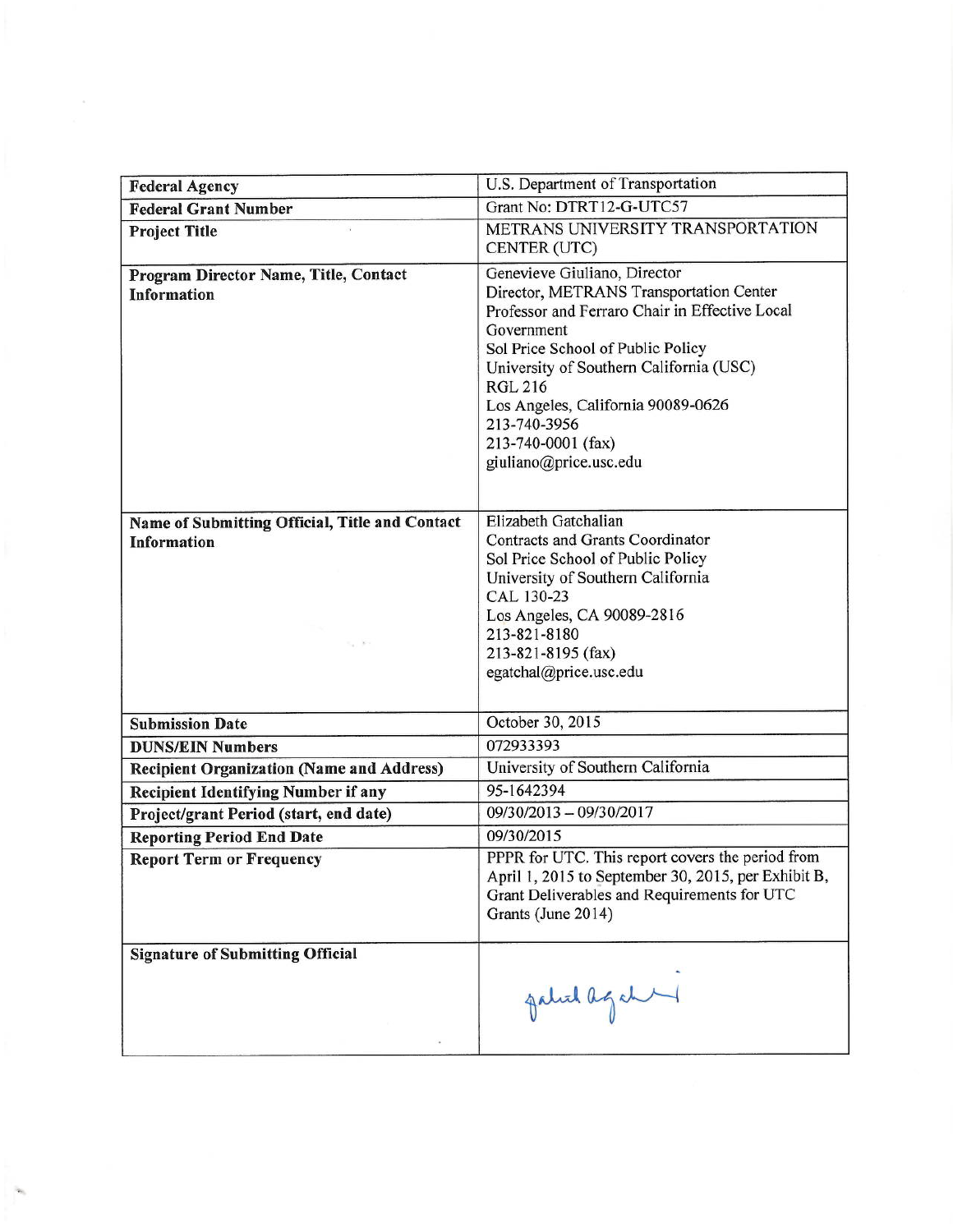# **1. Accomplishments**

METRANS UTC is a partnership of the University of Southern California (USC) and California State University, Long Beach (CSULB). Its purpose is to conduct a multidisciplinary program of research, education, and technology transfer aimed at increasing the economic competitiveness of large metropolitan areas through improved transportation system performance across all surface transportation modes, passengers and freight. By developing strategies that promote productivity and better integrate modes and users, METRANS contributes to more efficient, sustainable metropolitan transportation.

## **1.1 RESEARCH**

The METRANS research program aims to generate a body of knowledge that makes a significant contribution to solving urban transportation problems. Our approach is uniquely integrative: we address passengers and freight across all surface transportation modes. By designing policy incentives to implement effective strategies to address the needs of both freight and passengers, system efficiency outcomes are achieved.

## *1.1.1 Research Program Themes*

Our research program is organized around two themes and a set of associated topics. Theme 1 is Understanding Passenger-Freight Interactions, which examines the basic forces underlying transport supply and demand. It has three topic areas: Relationships between spatial patterns and transportation, Characteristics of freight and passenger demand, and Better data for analysis of passenger-freight interactions. Theme 2 is Achieving System Efficiencies. It explores the potential for efficiencies within and across modes and user classes and identifies policy strategies that facilitate and promote these efficiencies. It includes two topic areas: Integrated management across users and modes, and Policies for more efficient urban transportation.

## *1.1.2 Research Program Selection and Management*

For Year 1 our research program had two parts. The first were pre-selected Launch Projects, listed below.

| Table 1:<br><b>Year 1 Launch Projects</b> |                                                                      |                |               |
|-------------------------------------------|----------------------------------------------------------------------|----------------|---------------|
| <b>Theme 1</b>                            | <b>Understanding Passenger-Freight Interactions</b>                  | <b>Funding</b> | <b>Status</b> |
| Topic 1-1                                 | Spatial Patterns and Transportation                                  |                |               |
| $1-1a$                                    | Urban Spatial Structure, Employment Sub-Centers, and Passenger       | Caltrans       | In Progress   |
|                                           | and Freight Travel                                                   |                |               |
| $1-1b$                                    | The Freight Landscape: Using Secondary Data Sources to Describe      | <b>USDOT</b>   | In Progress   |
|                                           | <b>Metropolitan Freight Flows</b>                                    |                |               |
| Topic 1-3                                 | Better Data for Analysis of Passenger-Freight Interactions           |                |               |
| $1-3a$                                    | Tracking Truck Flows with Programmable Mobile Devices<br>Caltrans    |                | In Progress   |
| Theme 2                                   | <b>Achieving System Efficiencies</b><br><b>Funding</b>               |                | <b>Status</b> |
| Topic 2-1                                 | <b>Integrated Management Across Users and Modes</b>                  |                |               |
| $2-1a$                                    | Efficiencies in Freight and Passenger Routing and Scheduling to      | <b>USDOT</b>   | Completed     |
|                                           | Reduce VMT                                                           |                |               |
| $2-1b$                                    | Design and Evaluation of Impact of Traffic Light Priority for Trucks | <b>USDOT</b>   | Completed     |
|                                           | on Traffic Flow                                                      |                |               |
| Topic 2-2                                 | Policies for More Efficient Urban Transportation                     |                |               |
| $2 - 2$                                   | Mitigating Urban Freight Through Effective Management of Truck       | Caltrans       | In Progress   |
|                                           | Chassis                                                              |                |               |

As noted in previous PPPRs, two launch projects were cancelled and one new project was added (1-1b) due to availability of researchers. There are a total of 6 launch projects, two completed and four in progress. Caltrans established new policies for match funding which require approval of every project as a "task order," adding 3 to 6 months to the contracting process. Caltrans funded projects were delayed to August 2014. Funds from deferred projects were moved into open solicitation research project funds (see Section 1.1.2, Table 2).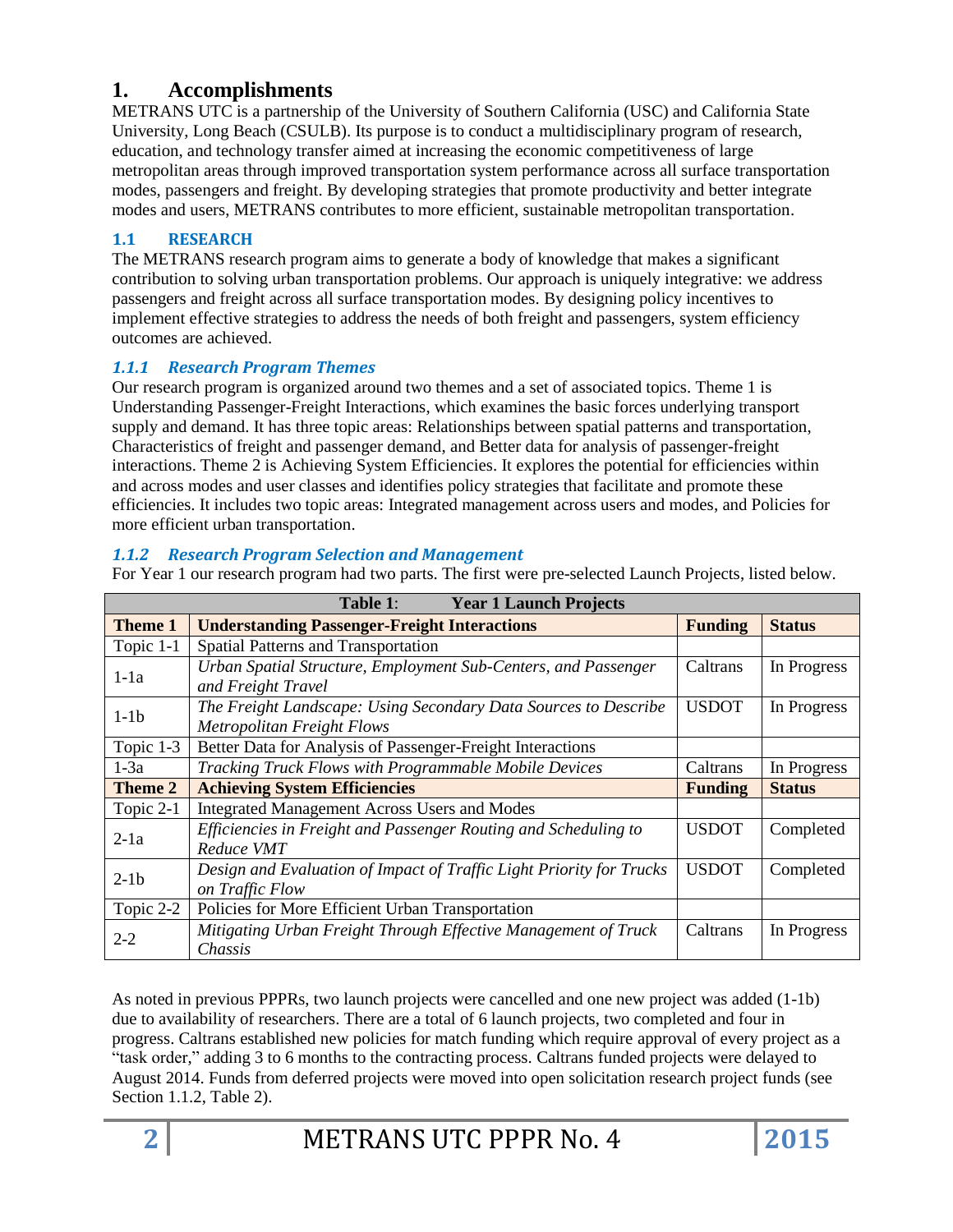#### Year 1 Launch Project Progress Reports

**USC 1-1b: The Freight Landscape: Using Secondary Data Sources to Describe Metropolitan Freight Flows (Giuliano, USC) (1/1/2014 – 9/30/2015 (no cost extension)).** This research develops a method for describing the spatial variation in freight supply and demand within metropolitan areas using widely available data. We hypothesize that spatial distribution of freight activity is related to the spatial organization of economic activities. We estimate models of freight activity as a function of local and regional spatial characteristics. Tasks 1 through 6 (literature review, data collection, Los Angeles (LA), San Francisco, and San Diego region analysis, comparative analysis) are complete. Task 7 (final report) is in progress. Scope of work was modified to reflect data availability. We could not obtain truck flow data from the San Diego metropolitan area, so estimate models of the relationship between land use and freight flows only for LA and San Francisco. We estimated two sets of models, one using categorical dummy variables as measures of development intensity (employment, and population density), and the other using employment and population characteristics. The models generated similar and consistent results. We find a significant relationship between development intensity and truck flows, supporting the concept of "freight landscape" as a proxy for freight flows. We added Sacramento to our study so that we could conduct qualitative comparisons of the four largest metro areas in California to support the development of a city logistics typology. Population and employment density is generally spatially correlated, but varies across metro areas. Higher correlation is observed for LA and San Francisco. Differences in spatial patterns may be linked with economic structure. We use these spatial patterns to show how the general contours of freight activity may be imputed. We expect to complete the project within the next reporting period.

**USC 2-1a: Efficiencies in Freight and Passenger Routing and Scheduling (Dessouky, USC) (1/1/2014 – 6/30/2015 (no cost extension)).** The final report has been completed and is published on the METRANS website. We evaluated and scenario tested the solution approach (Task 4) and submitted the final report (Task 5). We performed simulation experiments on well-known benchmark problem instances in the literature. For each instance, we compare the quality of our solution with other routing strategies and see that the look-ahead routing strategy with forecasting of future requests outperforms a routing strategy that only makes use of the known demand information, in terms of total travel distance for instances with relatively fewer advance requests and more dynamic requests. Thus the look-ahead dynamic routing strategy showed its merits for problems with high level of uncertainty. Overall, our proposed approach could generate routing solutions that could reduce freight vehicle miles traveled, minimizing the impact of freight on passenger travel since they primarily share the same road network, especially in major urban centers like LA.

**USC 2-1b: Design and Evaluation of Impact of Traffic Light Priority for Trucks on Traffic Flow (Ioannou, USC) (1/1/2014 – 7/31/2015 (no cost extension))**. The final report has been completed and is published on the METRANS website. We developed two control strategies for traffic light control that take into account the two different classes of vehicles in areas where the truck volume is relatively high. The two classes are trucks and other vehicles. The other vehicles include light duty and passenger vehicles. Buses and any other type of vehicles have not been considered due to their relatively low volume when compared with trucks in certain areas. The first approach is based on estimating the average traffic delays using a neural network approach. The delay is the difference between the ideal and actual travel times of vehicles. We evaluated the proposed model using MATLAB and VISSIM software. The simulation results for a 9 intersection network where trucks constitute 20% of the traffic volume indicate that the average delay of all vehicles is reduced by 25% while the number of truck stops is reduced by 61% compared to the traffic light control approach that treats all vehicles the same. The traffic light strategy is currently under evaluation using a realistic traffic network in an area close to the ports of Los Angeles/Long Beach. Results show that the network traffic performance criteria (reduced traffic delays, number of stops and environmental impact) are improved with the proposed scheme when compared with fixed traffic control signal and optimized traffic light control with no truck priority.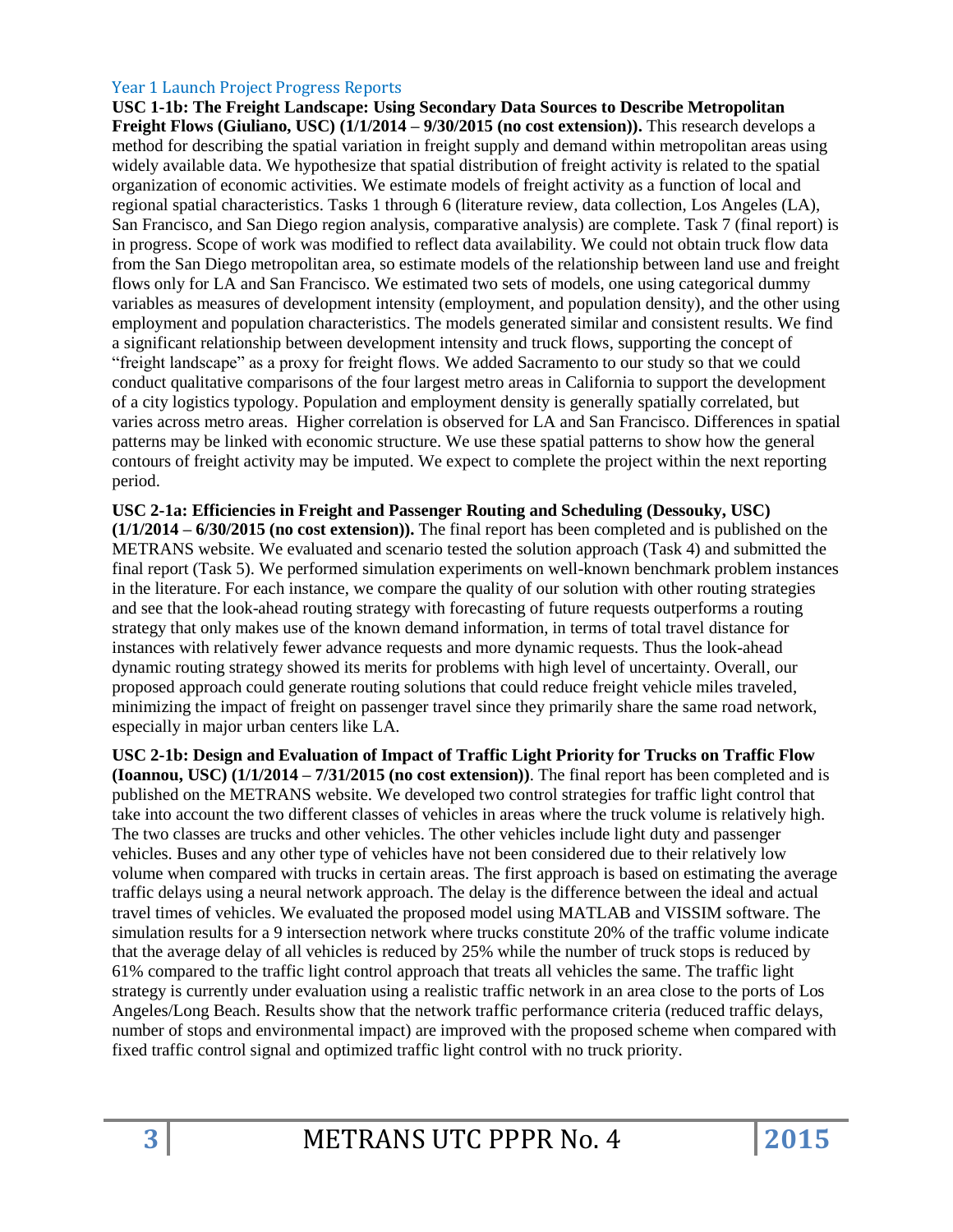**USC 1-1a Urban Spatial Structure, Employment Sub-Centers, and Passenger and Freight Travel (Boarnet, USC) (8/25/2014 - 5/15/2016 (no cost extension)).** The impact of polycentric metropolitan development patterns on passenger traffic and freight flows is poorly understood. In this research, we examine freight traffic along the road network in LA to assess how the sub-centered pattern of employment is associated with freight flows. Our initial literature review indicated a much larger gap in understanding freight flows and employment sub-centers – a topic almost absent from the literature – and so we are focusing our research on that question and will not examine passenger travel in this research. After searching for appropriate freight traffic data sources we have identified data developed by the Southern California Association of Governments (SCAG) as the best available information on truck traffic flows on road/arterial links in the LA region. During this reporting period, we also analyzed freight flows descriptively and visually, and are now able to identify locations of high freight traffic and high freight traffic density. We are proceeding to assess the characteristics of those locations and the relationship to the spatial location of employment, including employment sub-centers.

**CSULB 2-2 Mitigating Urban Freight through Effective Management of Truck Chassis (O'Brien, CSULB) (8/25/2014 - 12/31/2015 (no cost extension)).** This project assesses the potential benefits of shared chassis management at the Ports of Los Angeles and Long Beach as well as the jurisdictional and institutional issues surrounding coordinated equipment management procedures. Chassis storage has typically occurred at maritime terminals and rail yards. Ocean carriers operating in the US have traditionally owned the chassis and provided them to truckers for their use in transferring containers between the ports, distribution and intermodal facilities. Truckers are then required to reposition the chassis back to the terminal. Carriers have recently shed chassis ownership. This project involves five tasks: (1) Review of equipment management literature, (2) Survey of chassis management practices in Southern California, (3) Institutional assessment of Chassis Operations Group, (4) Impacts of changing chassis management practices on regional supply chains, and (5) Final report. Tasks 1 and 2 have been completed. Tasks 3 and 4 are underway. A no cost extension was requested for the project until 12/31/15 to incorporate a new equipment management strategy being tested by the Ports into our study. This will make the analysis as complete as possible and its findings relevant for the broader research community.

**CSULB 1-3a Tracking Truck Flows with Programmable Mobile Devices for Drayage Efficiency Analysis (Lam, CSULB) (8/25/2014 - 10/31/2015 (no cost extension)).** Inefficient use of drayage trucks results in pollution and congestion. A full measure of the current state of drayage efficiency and future changes as trade volume grows can only be obtained through detailed tracking of drayage activities. Recent emergence of tablet computers provides an ideal platform for the design of an Electronic On-Board Recorder (EOBR) for such tracking,, and a prototype device has been developed. This project consists of 8 tasks: 1) Survey the latest programmable mobile devices, compare and evaluate them against the prototype in terms of capability, usability, ease of development, and future enhancement, 2) Produce detailed specifications of the EOBR based on development and field experimentation experience of the prototype as well as feedback from the truck drivers involved in the test runs, 3) Develop software for data logging. 4) Identify and negotiate with truck drivers for the device deployment and data collection, 5) Train drivers for the use of the device and deploy the device to contracted drivers, 6) Enhance the software required for the mapping of the GPS data and display, 7) Develop/enhance the database for housing the collected data, and 8) Collect geo-fencing data of all terminals in the twin ports and distribution locations that the drayage company uses, map collected GPS data and driver input to events, examine and clean up data, develop software tools for accessing the database for data analysis and display and a website for accessing the database. We have completed tasks 1-7, and are now completing data analysis and working on the report.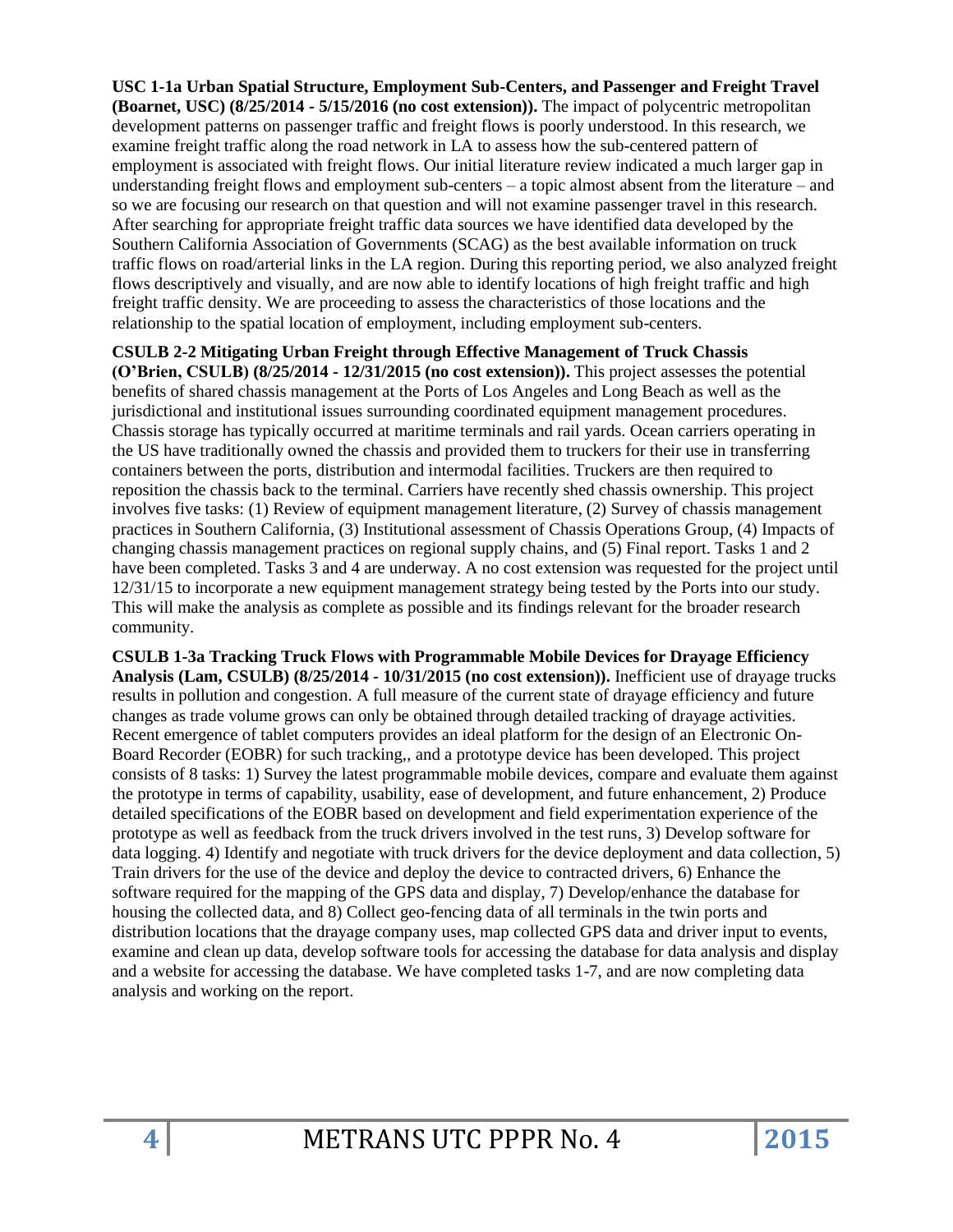#### Year 1 Open Solicitation Research Program

The second part of our Year 1 research program was the open solicitation. About half of the research funding available (USDOT and Caltrans match) was reserved for the open solicitation, issued in March 2014 with proposals due in April 2014. We received 15 valid proposals; 5 were approved for funding. The projects started January 2015. Remaining Year 1 funds were made available for Year 2 research.

| Table 2:       | <b>Year 1 Open Solicitation Projects – All in Progress</b>            |                |
|----------------|-----------------------------------------------------------------------|----------------|
| <b>Theme 1</b> | <b>Understanding Passenger-Freight Interactions</b>                   | <b>Funding</b> |
| Topic 1-3      | Better Data for Analysis of Passenger-Freight Interactions            |                |
| 14-06          | Development of Micro Wireless Sensor Platforms for Collecting Data    | Caltrans       |
|                | of Passenger-Freight Interactions.                                    |                |
| $14 - 13$      | Smart Truck Driver Assistant: A Cost Effective Solution for Real Time | Caltrans       |
|                | <b>Management of Container Delivery to Trucks</b>                     |                |
| Theme 2        | <b>Achieving System Efficiencies</b><br><b>Funding</b>                |                |
| Topic 2-1      | <b>Integrated Management Across Users and Modes</b>                   |                |
| 14-09          | A Dynamical Framework for Integrated Corridor Management              | Caltrans       |
| $14 - 11$      | Vehicle-to-Vehicle Communications in Mixed Passenger - Freight        | Caltrans       |
|                | Convoys                                                               |                |
| Topic 2-2      | Policies for More Efficient Urban Transportation                      |                |
| 14-04          | Analysis and Prediction of Spatiotemporal Impact of Traffic Incidents | Caltrans       |
|                | for Better Mobility and Safety in Transportation Systems              |                |

#### Year 1 Open Solicitation Project Progress Reports

**CSULB 14-06 Development of Micro Wireless Sensor Platforms for Collecting Data of Passenger-Freight Interactions (Mohammad Mozumdar, CSULB) (1/1/2015 - 12/31/2015).** We suggest a solution to build smart highways by implanting wireless Micro-Electro-Mechanical System (MEMS) sensors which act like *Neurons* to collect traffic data for vehicle movements. We are exploring available components for Sensor Node design (MEMS magneto-resistive sensors, low-power micro-controller RF transceiver, energy scavenging module, high-capacity small battery) to build a Sensor node prototype. We developed an in-node microprocessor-based classification approach to analyze and determine the types of vehicles passing over a sensor. Our approach for vehicle classification utilizes a decision tree model generated from features extracted from vehicles passing over the sensor. Ideally, using fewer attributes to generate the model allows for the highest computational efficiency. The model can be implemented using nested if-loops in any language on a multitude of microprocessors. In addition, setting an adaptive baseline to negate the effects of background magnetic field allows reuse of the same tree model in multiple environments. The result shows that the vehicle classification system is effective and efficient.

**CSULB 14-13 Smart Truck Driver Assistant: A Cost Effective Solution for Real Time Management of Container Delivery to Trucks (Burkhard Englert, CSULB) (1/1/2015 - 12/31/2015).** In this project, we obtain accurate truck and port monitoring data at no additional equipment cost. Our system will utilize the rich sensors of ubiquitous smartphones to track all movements of trucks outside and inside terminals. It will allow us to measure truck turn times more accurately by using GPS, network antenna and the inertial sensors of truck drivers' smartphones. We developed a prototype and are now in the process of testing. Our algorithms will analyze collected data to derive real time and detailed models of cargo traffic flow in and around terminals. Our mobile phone application will provide information to drivers as well as to port and terminal authorities, ensuring the use of our application by port stakeholders and allowing us to collect the needed data. This data can be employed to build a comprehensive database of port transportation. We developed and tested a mobile application that allows stakeholders to track truck movements. On the client side, it allows truck drivers to obtain information about their container pick-ups and drop-offs. On the server side, terminals and trucking companies can monitor and track truck movements and turn-around times in real time.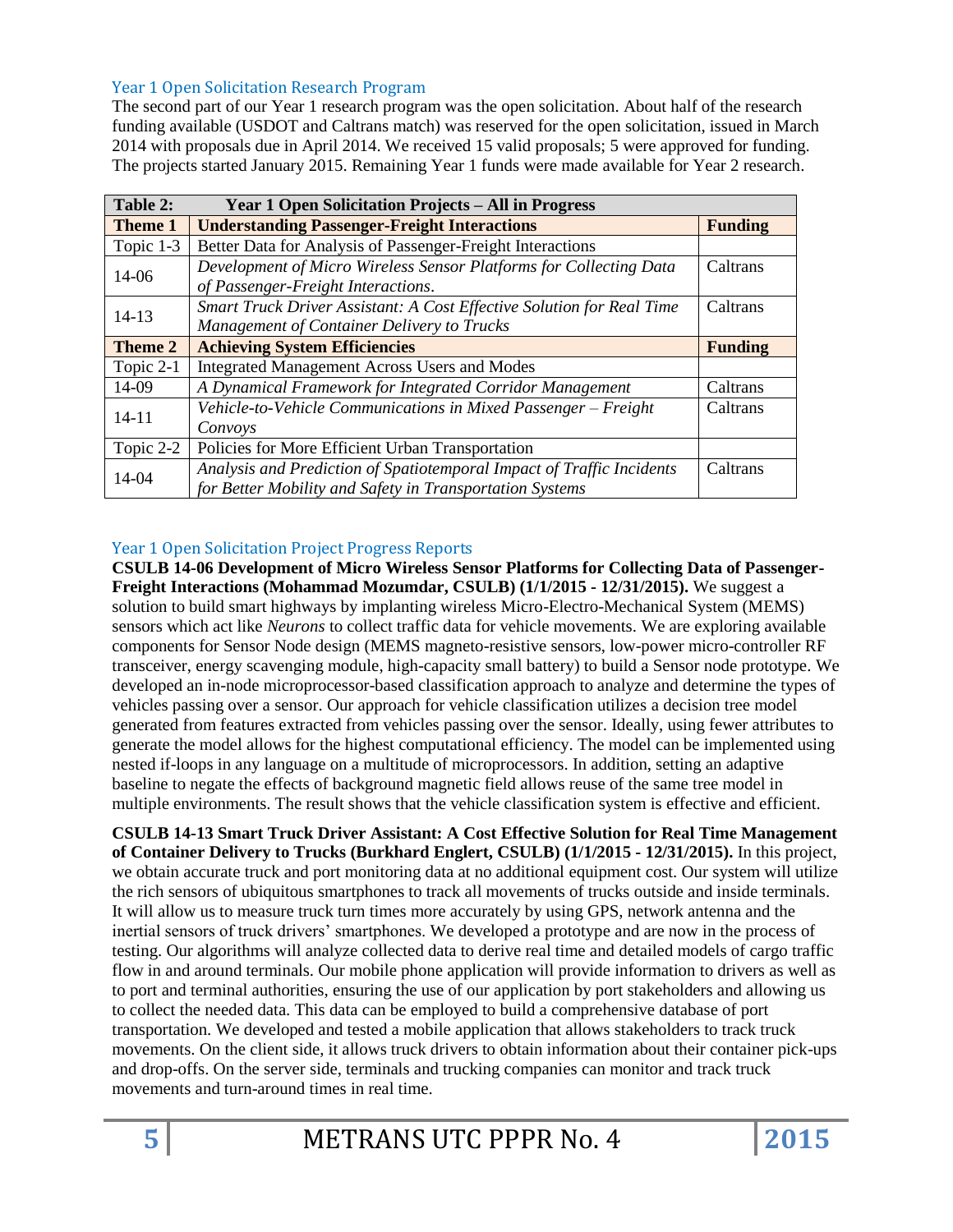**USC 14-09 A Dynamical Framework for Integrated Corridor Management (Ketan Savla, USC) (1/1/2015 - 12/31/2015).** We develop dynamic traffic signal control algorithms inspired by proportionally fair (PF) algorithms from communication networks, which are decentralized, and offer advantages in comparison to their counterpart in max pressure (MP) based algorithms, not requiring information about turning ratios and saturation flow capacities. An implication of this feature is that PF controllers are more resilient towards disruptions such as traffic incidents that might cause sudden change in turning ratios. We found through simulations in PTV VISSIM that for a small sub-network in downtown LA, the average travel time under our proposed PF controllers is lower than MP controllers during heavy traffic. We also developed a computational framework that allows computation of variable speed limits, ramp metering and routing suggestions for freeway networks in real time. This work was developed within the framework of dynamic network traffic assignment for continuous time Cell Transmission Models. We are actively developing case studies in the context of Los Angeles using real data, in PTV VISSIM, to facilitate our possible future interactions with LADoT and Caltrans, and to explore transition to practice.

**USC 14-11 Vehicle-to-Vehicle Communications in Mixed Passenger – Freight Convoys (Andreas Molisch, USC) (1/1/2015 - 12/31/2015).** This project investigates the characteristics of radio propagation channels in scenarios where both trucks and passenger cars are on the road, i.e. either between cars and trucks or between cars whose connection is blocked by trucks. These scenarios are clearly of great importance for mixed-traffic convoys, yet have not yet been explored or measured. To remedy this, extensive measurement campaigns (e.g. pathloss, dispersion) will be conducted. Then, system performance (e.g. latency, packet arrival rate) in these environments will be simulated, important input for the design of convoy policies, enhanced automated driver assistance, etc. We are working on the following work-packages: 1) Software-defined radio units, for which we have almost finished writing customized codes to fully control behavior during measurements; antennas are being manufactured; 2) Measurement campaigns have been prepared (vehicles that will be used, scenarios to be investigated, measurement set-up, etc.); 3) Physical (PHY) and medium access control (MAC) layers of the IEEE 802.11p standard have been implemented in MATLAB and validated using reference channel models.

**USC 14-04 Analysis and Prediction of Spatiotemporal Impact of Traffic Incidents for Better Mobility and Safety in Transportation Systems (Cyrus Shahabi, USC) (1/1/2015 - 12/31/2015).** In this period, we focused on two major tasks. First, we addressed the problems of the latent model used in our traffic prediction algorithm. In particular, our algorithms suffered from data sparsity i.e., large number of arterial and highway edges are not equipped with sensors and/or sensors are too far away to analyze the impact. We developed a locally weighted regression technique to estimate the speed of a highway segments (without a sensor) by using nearby sensors (both up- and downstream) in the same direction. We also partitioned the road network into grid cells and developed a spatial and temporal correlation technique that infers the speed of arterial segments in each cell by using the sensors in the corresponding cells. Modifications we implemented improved the prediction accuracy by at least 20%. Second, we developed a novel Graph Matrix Factorization (NMF) technique to learn the latent space from the transportation network, which takes into account the topology and segment attributes. The preliminary results show that this technique can learn traffic congestion in a short time but has problems in identifying immediate changes. To address this problem, we will next investigate incorporating a temporal matrix to our baseline method NMF to jointly infer the spatial and temporal behavior of the congestion in normal conditions and in the presence of sudden changes caused by accidents.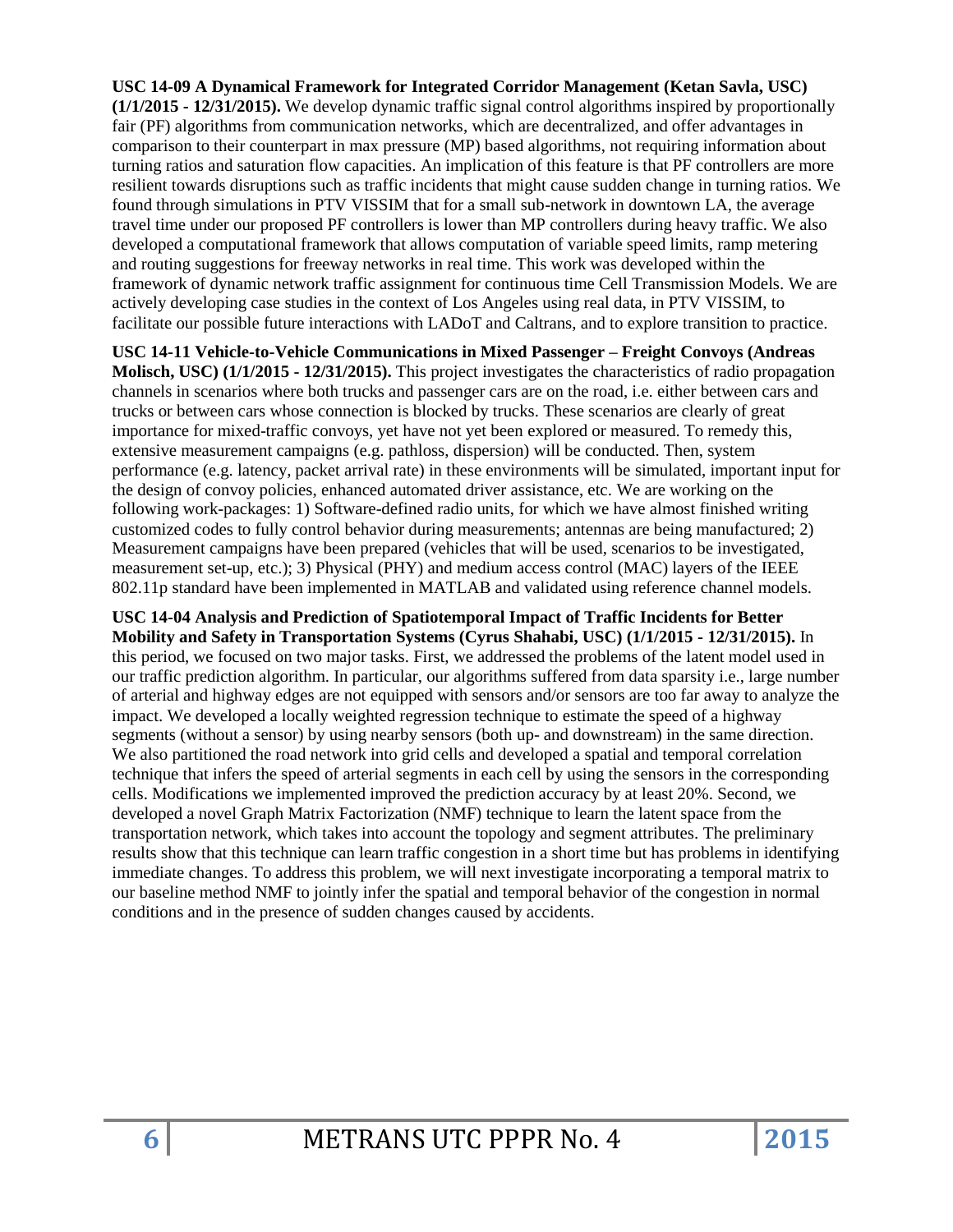#### Year 2 Open Solicitation Research Program

Projects were selected by a competitive process. Year 2 RFP was issued Dec. 2014 with proposals due Feb. 2015. The RFP included a general solicitation for projects within Center themes and a list of specific projects (also within the themes) from Caltrans. The RFP is at [http://www.metrans.org/research](http://www.metrans.org/research-projects/metrans-utc)[projects/metrans-utc.](http://www.metrans.org/research-projects/metrans-utc) All tenure track and research faculty at USC and CSULB were eligible to submit proposals; 15 complete proposals were received and 10 were selected for funding. See Table 3 below.

| Table 3:        | <b>Year 2 Open Solicitation Projects, RFP No. 1</b>                           |                |
|-----------------|-------------------------------------------------------------------------------|----------------|
| Theme 1         | <b>Understanding Passenger-Freight Interactions</b>                           | <b>Funding</b> |
| Topic 1-2       | Characteristics of Freight and Passenger Demand                               |                |
| $15 - 10$       | Route Choice Characteristics of Owner-Operated Trucks in                      | Caltrans       |
|                 | Southern California Freeways                                                  |                |
| $15 - 15$       | The Decline in Inter- and Intra-Urban Mobility and its Impact on<br>Caltrans  |                |
|                 | Passenger Travel                                                              |                |
| <b>Theme 2</b>  | <b>Achieving System Efficiencies</b>                                          | <b>Funding</b> |
| Topic 2-1       | <b>Integrated Management across Users and Modes</b>                           |                |
| 15-08           | Application of a Regional Multi-Modal Transportation System                   | <b>DOT</b>     |
|                 | <b>Performance Monitoring Framework</b>                                       |                |
| $15 - 12$       | Optimum Routing of Freight in Urban Environments under Normal                 | <b>DOT</b>     |
|                 | Operations and Disruptions using a Co-simulation Optimization                 |                |
|                 | Control Approach                                                              |                |
| $15 - 14$       | Quantifying the Impact of Next-Generation Modes of Delivery                   | <b>DOT</b>     |
| Topics 2-1      | Integrated Management across Users and Modes and                              |                |
| and $2-2$       | Policies for More Efficient Urban Transportation                              |                |
| $15-13$         | Developing Affordable Housing Guidelines Near Rail Transit in Los<br>Caltrans |                |
|                 | Angeles                                                                       |                |
| <b>Caltrans</b> | <b>Transportation Planning Freight Planning</b>                               | <b>Funding</b> |
| $15-01$         | Investigations of the Effect of Humid Air on NOX & PM Emissions               | Caltrans       |
|                 | of a CNG Engine                                                               |                |
| $15-02$         | Simulation of liquefaction-induced damage of the Port of Long                 | Caltrans       |
|                 | Beach using the UBC3D-PLM model                                               |                |
| $15-03$         | Development of an Economic Framework to Evaluate Resilience in                | Caltrans       |
|                 | Recovering from Major Port Disruptions                                        |                |
| <b>Caltrans</b> | <b>Rail and Mass Transportation Rail Planning</b>                             | <b>Funding</b> |
| 15-04           | Integration of Passenger and Freight Rail Scheduling                          | Caltrans       |

Because relatively few proposals addressed the Caltrans topics, a second Year 2 RFP was issued in March [\(http://www.metrans.org/research-projects/metrans-utc\)](http://www.metrans.org/research-projects/metrans-utc) and included a solicitation for Year 2 projects under NCST. Proposals were due April, 2015. Nine proposals were received and 7 were selected for funding. One will use Tier 1 funding. Start date will be January 1, 2016. See Table 4 below.

| Table 4:<br><b>Year 2 Open Solicitation Projects, RFP No. 2</b> |                                                                |                |
|-----------------------------------------------------------------|----------------------------------------------------------------|----------------|
| <b>Theme 1</b>                                                  | <b>Understanding Passenger-Freight Interactions</b>            | <b>Funding</b> |
| Topic $1-1$                                                     | Relationships Between Spatial Patterns and Transportation      |                |
| $15-27$                                                         | Spatial Dynamics of Warehousing and Distribution in California | Caltrans       |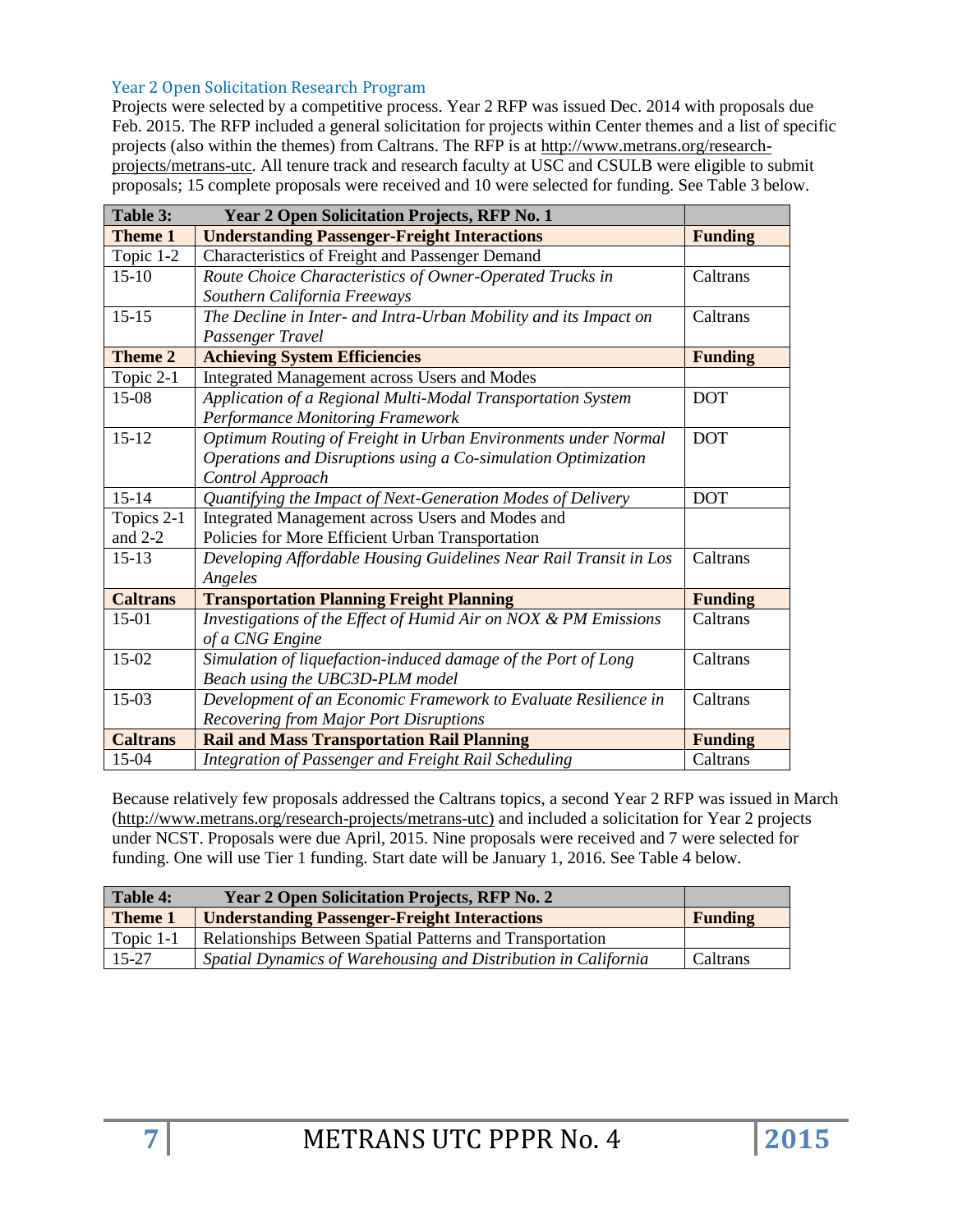**CSULB 15-01 Investigations of the Effect of Humid Air on NOX & PM Emissions of a CNG Engine (Hamid Rahai, CSULB) (8/15/2015 – 8/14/2016).** The objectives are to investigate the effect of a humid air system on nitrogen oxides (NOx) and Particulate Matter (PM) emissions of a compressed natural gas (CNG) engine. Experiments have shown that medium and heavy duty vehicles running on natural gas have lower PM, NOx, and non-methane hydrocarbon emissions, as compared to diesel and gasoline vehicles. Humid air system or fumigation has been shown to be an effective approach in reducing NOx emissions of diesel engines; water vapor is injected into the intake air supplied for combustion, reducing the local temperature in the cylinders and raising the specific heat of the air-fuel mixture. With decreased temperature, NOx emissions are reduced, and the humid air system could substantially reduce NOx emissions without significant increase in hydrocarbon emissions. The investigations has two parts. The first is numerical modeling of the CNG combustion with dry input air as well as input air with different levels of humidity. The modeling is near completion and we are at the initial stage of simulations. The second is experimental investigations of the impact of humid air intake on CNG NOx and PM emissions. For this part of the study, the engine has been secured and is in the process of installation on a portable dynamometer.

**CSULB 15-02 Simulation of Liquefaction-Induced Damage of the Port of Long Beach Using the UBC3D-PLM Model (Luis Arboleda-Monsalve, CSULB) (8/15/2015 – 8/14/2016).** Southern California has an extensive record of seismic events. The Port of Long Beach is located within a few miles of the San Andreas fault, and is near the Newport-Inglewood and the Palos Verdes faults. Expansion projects at the Port of Long Beach have been completed by placing hydraulic fill behind rock retention dikes. These man-made loose deposits have shown to be susceptible to liquefaction. Meetings with the senior engineers at the Port were held during this reporting period to define the scope and cooperation of the Port in this research effort. Extensive subsurface exploration information regarding a specific pier within the port were provided to start developing the work. The team processed that information to evaluate the factor of safety against liquefaction based on SPT and CPT data. Preliminary estimates of the liquefaction potential provide factors of safety lower than one. The team obtained also from these meetings with the port a comprehensive seismic ground motion report of the Port of Long Beach that will be used for the earthquake input motion in the proposed analyses. Constitutive parameters for the UBCPLM3D model are being calibrated using the information provided to the research team. This project will contribute to understanding the role of engineering on the resiliency of the Port of Long Beach, vital for the California freight network.

**USC 15-03 Development of an Economic Framework to Evaluate Resilience in Recovering from Major Port Disruptions (Dan Wei, USC) (8/15/2015 – 8/14/2016).** The objective of this study is to develop an operational framework to evaluate the effectiveness of a comprehensive list of relevant resilience options that can help ports and related businesses in the supply-chain recover more rapidly from port disruptions. We will extend and adapt a computable general equilibrium (CGE) model developed by the research team, and apply it to quantify the relative contributions of various resilience options in mitigating potential economic impacts from port disruptions. The U.S. Geological Survey Science Application for Risk Reduction (SAFRR) Tsunami Scenario that impacts the major seaports along the California coast will be used as a case study to illustrate how we apply the economic resilience framework to assess the applicability and effectiveness of various economic resilience tactics. We will focus our case analysis on three major ports in California: Port of Los Angeles, Port of Long Beach, and Port of Oakland. The research team is currently working on Task 1 (Literature Review) and also has started collecting trade data that will be used in Task 4 (the Case Study). We will next start working on Task 2 (Resilience Framework Development) and Task 3 (Extension and Adaptation of the USCGE Model).

**USC 15-04 Integration of Passenger and Freight Rail Scheduling (Maged Dessouky, USC) (8/15/2015 – 8/14/2016).** This project develops a methodology to integrate passenger and freight rail scheduling when they share the same tracks to reduce train delay while traveling on the main corridors. Typically, passenger train and freight train scheduling are performed separately. Passenger train schedules are usually based on fixed timetables whereas with freight train scheduling there is more flexibility in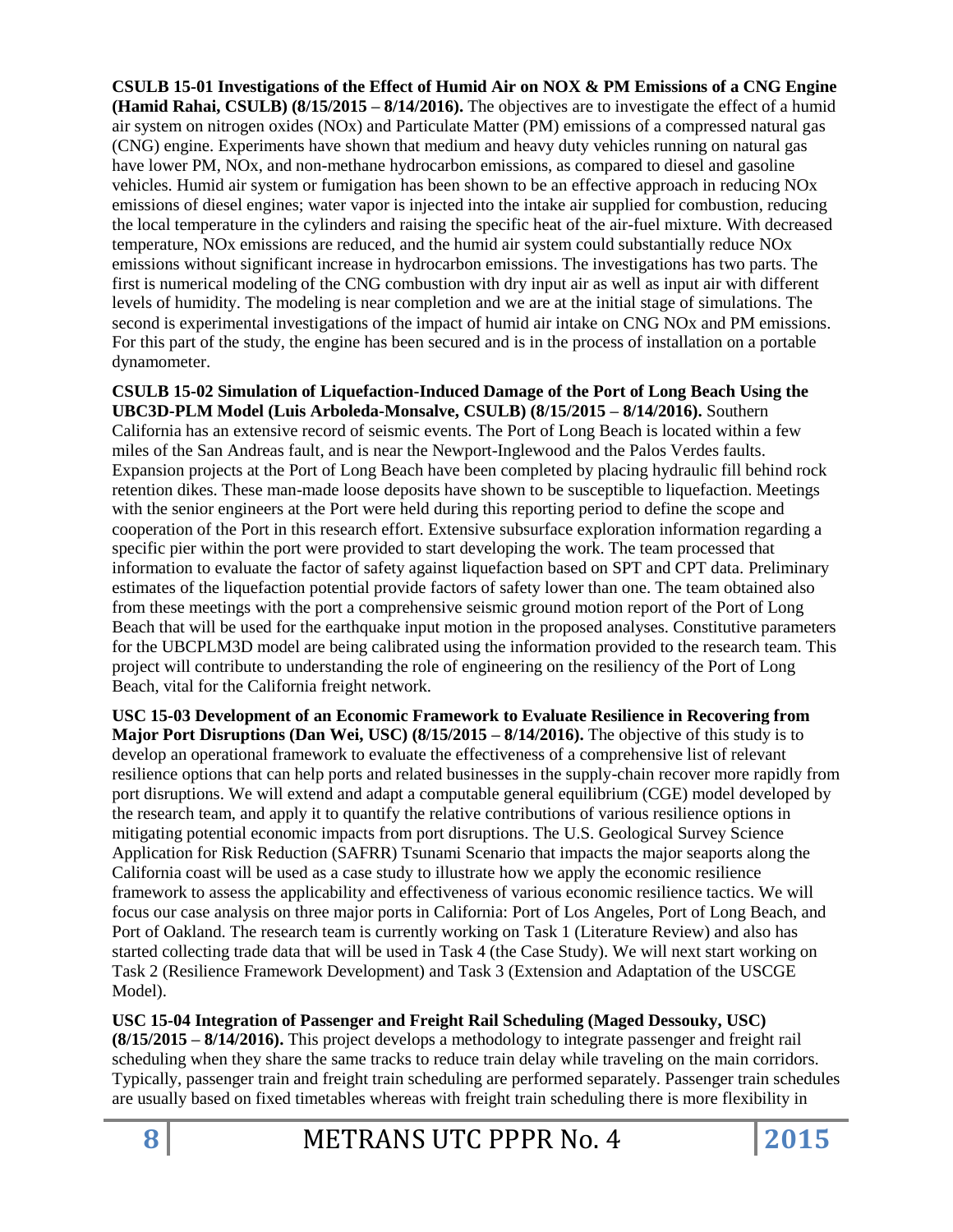setting their departure times. We will investigate the impact and resulting potential benefits of integrating the scheduling of these two types of trains. We will use the rail network from downtown Los Angeles to Colton as our test case. In this area, the railway trackage is around 390 miles with about 358 trains per peak day (195 freight trains and 163 passenger trains). Amtrak and Metrolink trains travel through this corridor. We have started task 1 of the project (update the train data sets and literature review).

**USC 15-08 Application of a Regional Multi-Modal Transportation System Performance Monitoring Framework (Genevieve Giuliano, USC) (8/15/2015 – 8/14/2016).** The purpose of this research is to examine the characteristics and explanatory factors associated with intra-metropolitan variation in highway and arterial system performance. Better understanding of performance variation will support more effective transportation system management. Our study consists of three parts. We first investigate whether significant performance (speed, flow, and buffer index) variation exists across functionally comparable roadway sections, various times of day, days of week, and time periods of the year. Second, we perform statistical tests to analyze and identify location and network factors that determine systematic or idiosyncratic variations. Finally, we consider how our results could be used to improve system performance across modes, locations, and times. We have started working on tasks 1 and 2. We are downloading (from the Archived Data Management System) highway and arterial traffic data, and performing data quality checks. We are also collecting and analyzing attributes of various road network datasets.

**CSULB 15-10 Route Choice Characteristics of Owner-Operated Trucks in Southern California Freeways (Jin-Lee Kim, CSULB) (8/15/2015 – 8/14/2016).** This project develops a full research design to evaluate route choice characteristics used by owner-operated trucks when choosing from two or three different types of roads. Shipper responses to travel cost, reliability on-time arrival, comfort, convenience, safety, and ownership are important to understand shipper behaviors and to aid in developing appropriate strategies and incentives for better managing shared systems. The work includes: 1) Critical literature review on stated preference survey methods; 2) Clear and detailed statement of objectives for the stated preference survey; 3) Development of a survey instrument; 4) Identification of the sample population; 5) Proposed methodology for generating a representative sample of respondents; and 6) Pilot test of the survey instrument. Task 1 is currently underway.

**USC 15-12 Optimum Routing of Freight in Urban Environments under Normal Operations and Disruptions using a Co-simulation Optimization Control (Petros Ioannou, USC) (8/15/2015 – 8/14/2016).** In this project we plan to design, analyze and evaluate a co-simulation optimization control approach for optimizing freight transportation in an urban environment under normal operations and disruptions. In particular we plan to develop real-time simulation models with on line reconfiguration capabilities for travel time and other link costs predictions, combine the simulation models with optimization and dynamical control techniques for freight routing under normal operations and disruptions, demonstrate the approach using an example from the Los Angeles/Long Beach Port area.

**USC 15-13 Development Affordable Housing Guidelines near Rail Transit in Los Angeles (Raphael Bostic, USC) (8/15/2015 – 8/14/2016).** Los Angeles County has over 100 rail transit stations open or scheduled to open in the next decade. Two questions are central to sound land use planning near stations, but have not been effectively analyzed together. First, will development near rail stations support Los Angeles' goals for more affordable housing? Second, as residents move into transit-oriented developments, will those new residents use transit more and drive less, supporting California's greenhouse gas (GHG) emission reduction goals? We will compare the effect of different station-area development typologies on both housing affordability and GHG emissions. Our objective is to inform planning and housing policy in the City of Los Angeles and in the broader LA metropolitan area. First, we have been working to create building typologies that will be the basis for our normative assessment of various development strategies around transit stations. They vary in the amount of housing provided, the density of that housing, the affordability of that housing, and the mix of land uses in operation. Second, we have been building models that will allow us to determine the impact of different changes in development patterns on housing affordability and greenhouse gas emissions. We will do this by detailing the transition paths that would occur if development were to shift from one typology to another. After

**9** METRANS UTC PPPR No. 4 **2015**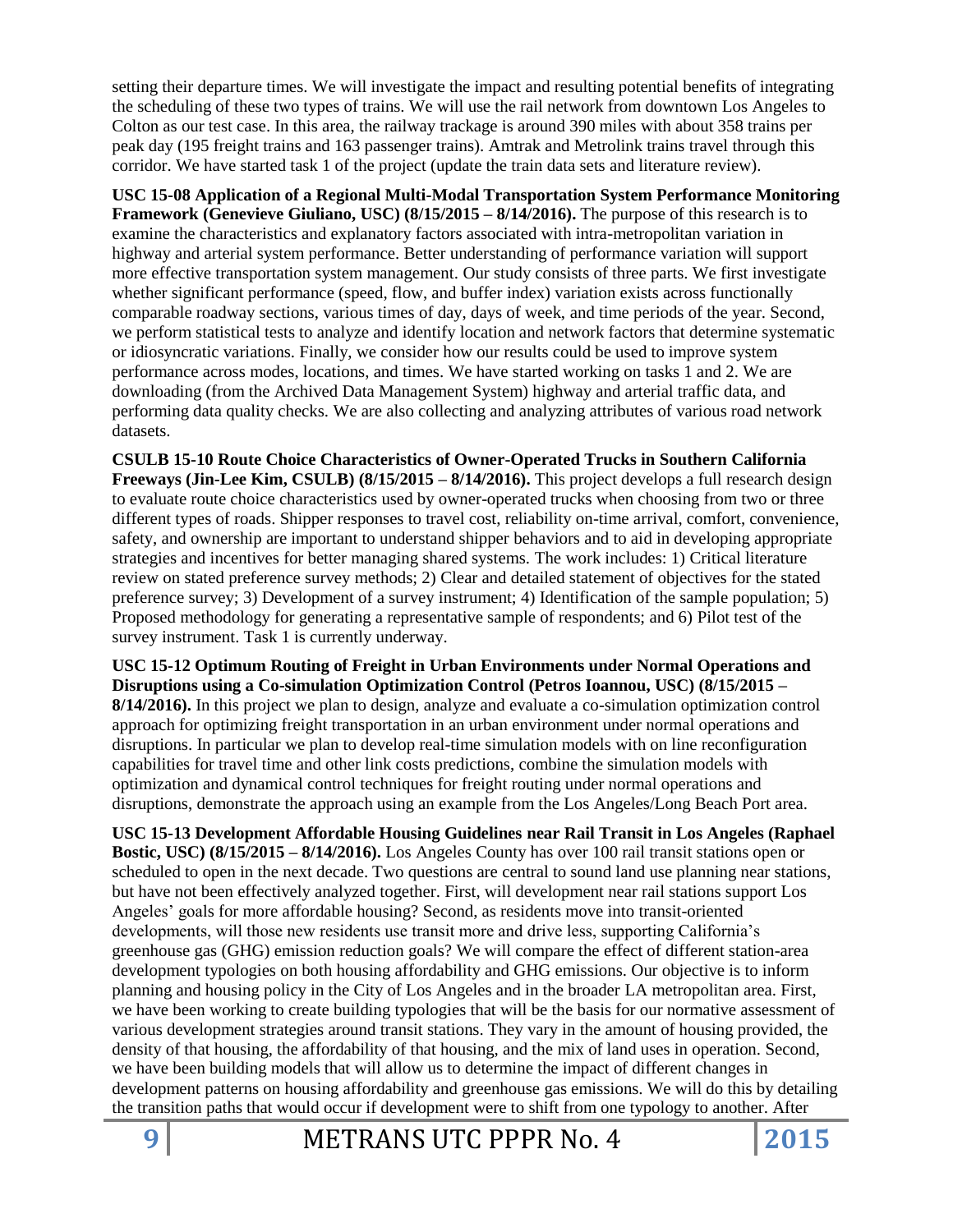specifying the level of affordability associated with a given transition, each transition path implies inmigration and out-migration of families at different income levels. These movements bring with them changes in VMT, which allows for a summary measure of the VMT and, by extension, GHG changes induced by pursuing specific development strategies. With these two pieces of information, practitioners can simultaneously see the affordable housing and greenhouse gas implications of given strategies, which should inform future deliberations and result in more sophisticated and evidence-based decision-making.

**USC 15-14 Quantifying the Impact of Next-Generation Modes of Delivery (John Gunnar Carlsson, USC) (8/15/2015 – 8/14/2016).** The purpose of this project is to apply quantitative tools from geospatial analysis, geometric probability theory, and mathematical optimization to predict the impacts that new delivery paradigms will have on traffic congestion and carbon emissions. Thanks to recent innovations in telecommunications and location-based services, there is currently an unprecedented expansion of lastmile delivery services that transport products to households within a short time frame, often within the span of a few hours. The net impact of the introduction of these services is that a person's trip to the store is now replaced by a trip taken by a third party, which might benefit from an economy of scale by (for example) taking an efficient route through multiple households at once, thereby aggregating demand more efficiently. This project will model this change within a mathematical optimization framework to determine the circumstances under which these services can provide the greatest social benefit. We have completed the first two tasks of our proposal, namely a literature review and an analysis of multi-stop trips. We are completing task 3, applying our analysis of multi-stop trips to study the amount of adoption of delivery services necessary in order for social benefits to be realized.

**USC 15-15 The Decline in Inter- and Intra-Urban Mobility and its Impact on Passenger Travel (Gary Painter, USC) (8/15/2015 – 8/14/2016).** This projects consists of three parts. First, analyze the characteristics and implications of declining U.S. migration trends. Second, conduct empirical analyses to determine how the current trend affects urban passenger travel demand. Finally, discuss strategies to help achieve national/regional transportation policy goals considering current population dynamics. Task 1 focuses on understanding whether the changing demographic composition of the U.S. is related to the decline in mobility. While there has been an increase in the immigrant populations over the past 4 decades, this population is now much more mature and has been in the U.S. longer than it was in the 1980s. We analyze the most recent changes, and document the determinants, magnitudes, and characteristics of the decline in inter- and intra-urban mobility. We are currently working on data analysis. Task 2 is to analyze whether consideration of past/current population migration trends allows us to better model and hence more reliably forecast urban passenger travel demand. We are developing the methodology, reviewing the literature, and considering data availability and accuracy. We will begin with a longitudinal analysis of the determinants of transit ridership across U.S. urbanized areas, isolating how inter-urban migration affects ridership by altering demographic landscapes. The estimated effect is expected to help forecast the demand for transit use across select cities that are most affected by the decline in mobility. Depending on our findings, we will consider whether we need to extend the national study to an intra-urban (LA region) analysis of travel behavior and trends. Finally, we explore and discuss various supply and demand side strategies aimed at managing auto demand and encouraging transit use.

**USC 15-27 Spatial Dynamics of Warehousing and Distribution in California (Genevieve Giuliano, USC) (12/1/2016 – 12/31/2016).** The purpose of this research is to document and analyze the location patterns of warehousing and distribution activity in California. Population and economic growth, shifting supply chains and distribution practices, scale economies in warehousing, and California's role in international trade are affecting the growth and spatial patterns of warehousing and distribution (WD) activities. The location of WD activities has implications for freight demand and flows, and thus is a critical element in statewide transportation planning. This project has not yet started.

## *1.1.3 Dissemination*

Research reports are published to the METRANS website and presented at METRANS research seminars, open to the public. Preliminary results are often presented at conferences. All projects are expected to result in refereed publications.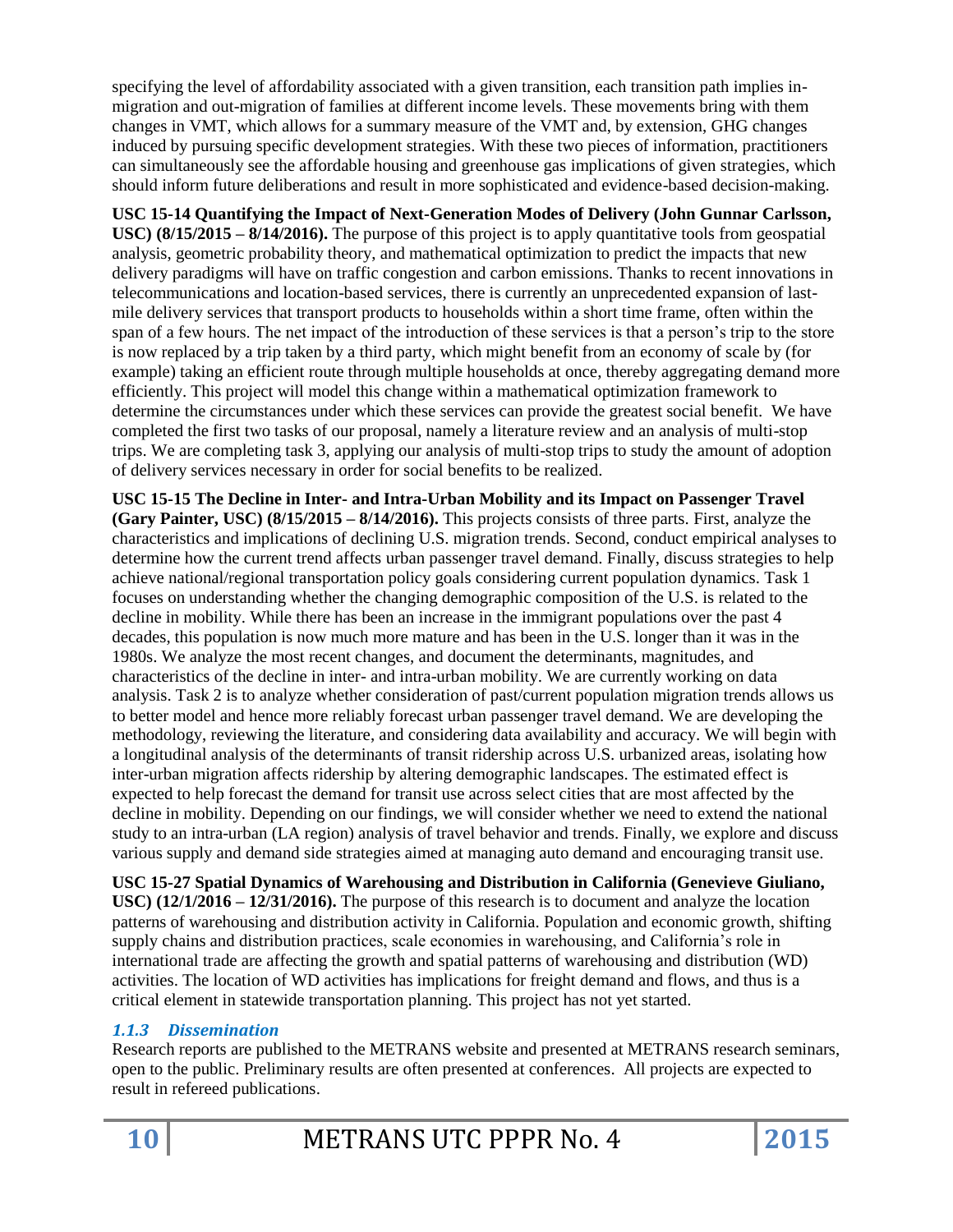*The following papers are under review or under preparation for a journal submission:*

- M. Boarnet, E. Hong, and R. Santiago-Bartolomei, "Urban Spatial Structure, Employment Subcenters, and Freight Travel," submitted to Transportation Research Board (TRB) Annual Meetings (2016), for presentation and publication.
- J. Carlsson, "Household-Level Economies of Scale in Transportation," under minor revision with *Operations Research*.
- M. Dessouky, and H. Zou, "A Look-Ahead Routing Strategy for Solving the Dynamic Vehicle Routing Problem."
- B. Englert, "A Smartphone-Based Truck Monitoring System for the Ports of Los Angeles and Long Beach."
- G. Giuliano, S. Kang, and J. Yuan, "Using Proxies to Describe the Metropolitan Freight Landscape," submitted to *Urban Studies*.
- M. Mozumdar, "Machine Learning Based in Node Vehicle Classification Method for Smart Roadways."
- G. Painter, and S. Chakrabarti, "How Does Population Migration Affect Travel Demand? An Analysis of Transit Ridership across U.S. Metropolitan Areas Over 2006-2013" (Working title), in preparation for *Transportation Research Part A: Policy and Practice*.
- K. Savla, "Throughput Optimality of Proportionally Fair Traffic Signal Control Policies under General Phase Architectures," tentatively planning submission for SIAM *Journal on Control and Optimization*.
- K. Savla, "Distributed Algorithms for the Dynamic Network Traffic Assignment," tentatively planning submission for IEEE *Transactions on Control of Networked Systems*.
- Y. Zhao, F. Vital, P. Ioannou and T. Rajabioun, "A Traffic Light Priority System for Trucks and Its Impact on Traffic Flows" to be submitted to IEEE *Transactions on Intelligent Transportation Systems.*

#### *The following were recently submitted for conference presentation.*

- T. O'Brien, "Trucking Regulation as a Critical Supply Chain Asset in Port Complexes," submitted for presentation at the 14<sup>th</sup> Conference on World Transport Research in Shanghai, China, July 2016.
- T. O'Brien, "Trucking Regulation as a Critical Supply Chain Asset in Port Complexes," proposal submitted for presentation at the 2015 International Urban Freight Conference, Long Beach, CA, October 2015.
- K. Savla, "Distributed Optimal Equilibrium Selection for Traffic Flow over Networks," submitted for presentation at the IEEE Conference on Decision and Control at Osaka, Japan, December 2015.
- K. Savla, "Entropy-like Lyapunov Functions for the Stability Analysis of Adaptive Traffic Signal Control," submitted for presentation at the IEEE Conference on Decision and Control at Osaka, Japan, December 2015.
- Y. Zhao, F. Vital, P. Ioannou and T. Rajabioun, "Evaluation of Traffic Light Priority for Trucks on Traffic flow," submitted for presentation at the 2015 International Urban Freight Conference, Long Beach, CA, October 2015.

#### *During this reporting period, the following were presented:*

- A. Bento, "Closing the Carbon Price Gap: Public Finance and Climate Policy", Invited Speaker, International Conference organized by the Mercator Research Institute on Global Commons and Climate Change. Berlin, May 2014
- J. Carlsson, "Household-Level Economies of Scale in Transportation," 2015 TSO Workshop, USC, Los Angeles, CA, May 2015.
- G. Giuliano, "Optimization in Real Transportation Systems," 2015 TSO Workshop, USC, Los Angeles, CA, May 2015
- G. Giuliano, "The Metropolitan Freight Landscape: Concepts and Some Preliminary Results," Second Interdisciplinary Conference on Production, Logistics and Traffic, Dortmund, Germany, June 2015.
- G. Giuliano, "Transportation and Land Use: What Do We Know About Freight?" International Association of China Planning Conference, Chongqing, China, June 2015.
- P. Ioannou, "Adaptive Truck Signal Priority System," 28th Southern California Nonlinear Control Workshop, UCLA, Los Angeles, CA, May 2015.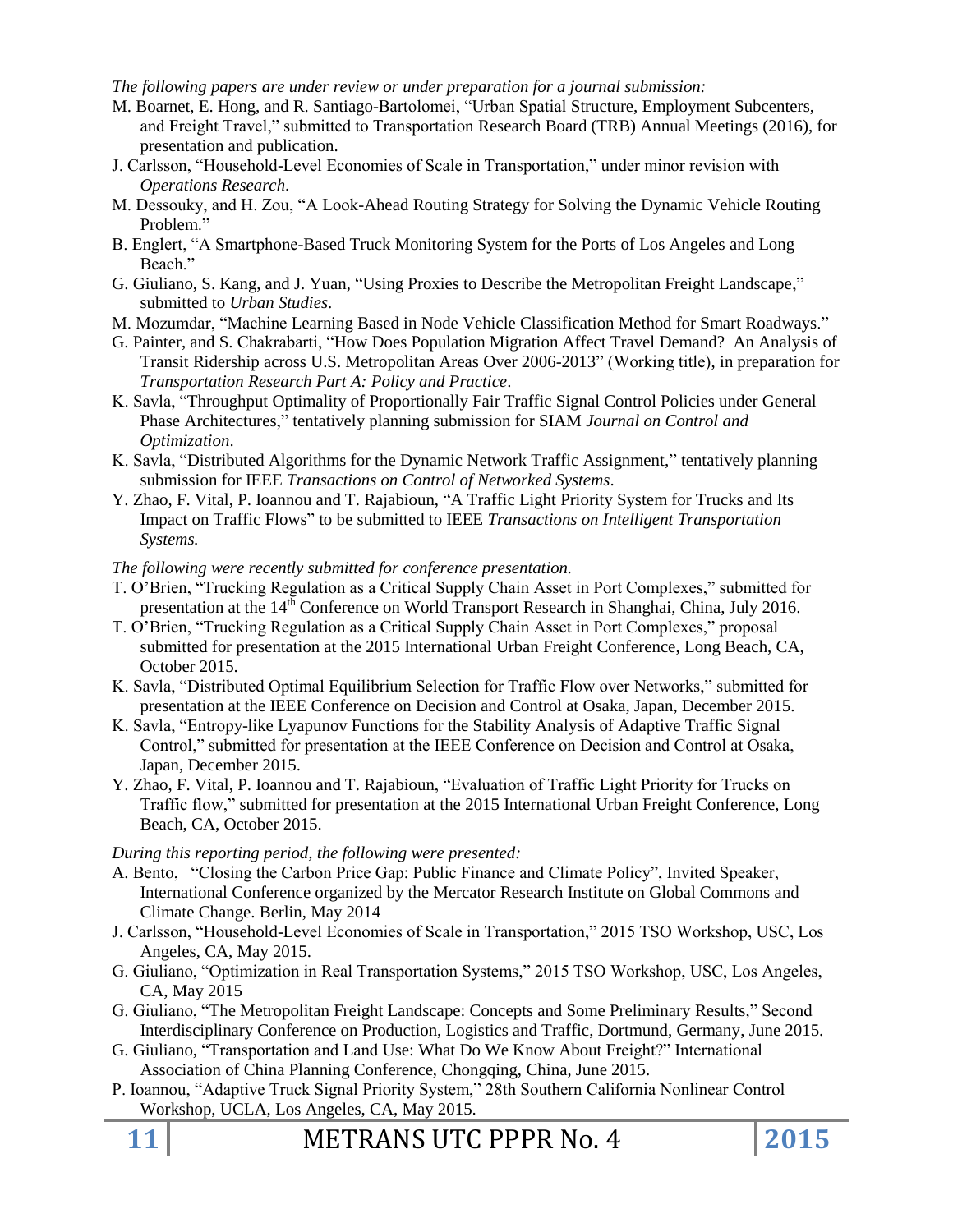- P. Ioannou, "Load Balancing Using a Co-Simulation/Optimization/Control Approach," 2015 TSO Workshop, Los Angeles, CA, May 2015
- P. Ioannou, "Modeling Complexity and Control Issues in Transportation Systems," Institute for Pure and Applied Mathematics, UCLA, Los Angeles, CA, September 2015.
- K. Savla, "Stability Analysis and Control Synthesis for Dynamical Traffic Systems: from Microscopic to Macroscopic," 2015 TSO Workshop, USC, Los Angeles, CA, May 2015.
- R. Wang, O. Renaudin, R.M. Barnes, and A.F. Molisch, "Efficiency Improvement for Path Detection and Tracking Algorithm in a Time-Varying Channel," IEEE 82nd Vehicular Technology Conference, Boston, MA, September 2015, pp.  $1 - 5$ .

### *1.1.4 Plans for Next Reporting Period*

Plans are to: 1) Complete the Year 1 launch projects; 2) Continue work on the Year 2 projects; 3) Start work on the final project from Year 2; and 4) Continue dissemination of research results via our website, other publications, papers, conference presentations, and via our seminar series.

### **1.2 EDUCATION AND WORKFORCE DEVELOPMENT**

METRANS' education goal is to foster education and training to contribute to the development of the transportation workforce. Traditional discipline-based education and training is not sufficient for current and future workforce demands; our approach is multi-disciplinary, multimodal, and incorporates both passenger and freight. Under this grant we are developing a series of education activities, from K-12 to PhD. These programs build on the education and training programs available at both universities.

#### *1.2.1 New and Continuing Activities Associated with Degree Programs*

*Graduate Research Assistantships*: We reserved Year 2 funds for graduate research assistantships to support dissertation research not tied to a specific research grant and to attract new PhD students. We were able to support our PhD students on other grants, and recruit new students for 2014-15 without offering separate assistantships. These funds were therefore shifted into the research project funds.

*New Graduate Courses*: Two new PPD courses were introduced at USC fall 2015 and 4 new SCM courses were introduced at CSULB fall 2015 as part of their new Master of Science in Supply Chain Management Degree (MSCM). These courses are *PPD 599, Transportation and City Design; PPD 599, Urban Mass Transit; SCM 500, Research Methods for Supply Chain Management; SCM 520, Business Economics*; *SCM 611, Operations Planning and Analysis SCM 657, Seminar in Supply Chain Leadership*.

*New Undergraduate Minor and Coursework under Development:* The CSULB Department of Civil Engineering/Construction Engineering Management and CITT continue to develop an undergraduate minor degree in transportation in the College of Engineering (COE). The COE has proceeded with hardware procurement for establishment of a Remote Desktop Service (RDS) for engineering drivers and software for development of online interactive exercises and educational modules necessary for the new undergraduate minor in transportation. The platform is expected to be functional in February 2016.

*Degree Related Internships*: Internships are part of the Masters of Planning and of Public Policy at USC. At both campuses, METRANS helps to facilitate student placement in transportation related internships.

## *1.2.2 Facilitating Connections between Students and Employers*

*Professional Development*: We partner with WTS-LA to promote student participation in the WTS-LA resume book and to facilitate and sponsor membership and attendance at WTS events. METRANS Assistant Director Deguzman serves on the Resume Book Committee and conducts outreach for WTS throughout the greater LA region. We provided assistance to three USC undergraduate students (one female and two from underrepresented minority groups) who were selected to attend the California Transportation Foundation (CTF) Annual Education Symposium, a highly selective, two day symposium designed to provide professional development and real world transportation problem solving experience to high performing college juniors and seniors studying in a transportation related field. We also offer career services to students interested in a transportation related career, facilitate connections with students and industry, and host on-campus opportunities for professional photographs.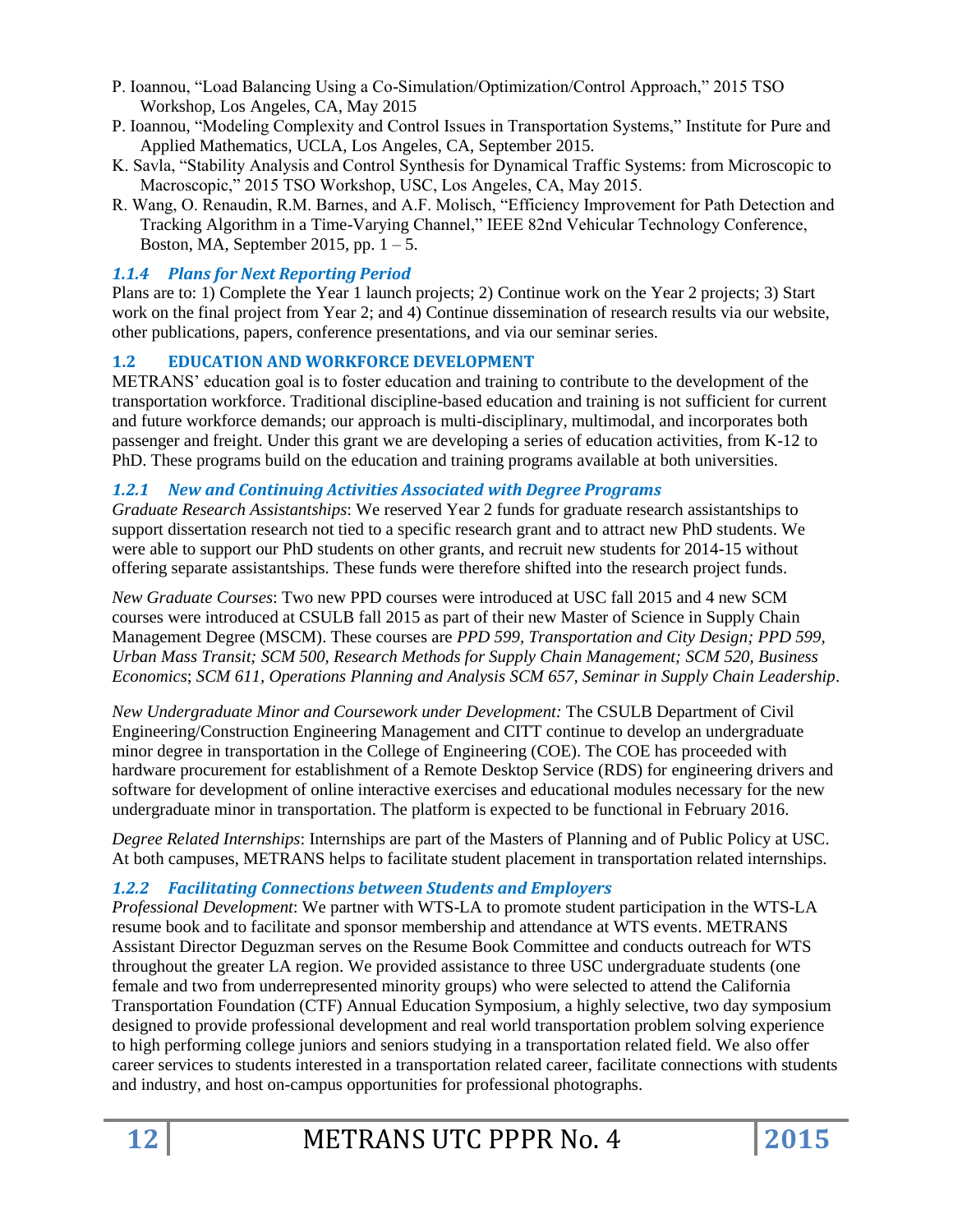*METRANS Mentor Program*: This program guides students who plan to pursue a nonacademic career in transportation to make informed career decisions and to develop into well-rounded professionals. Mentors broaden the students' educational experience through personal interaction, an opportunity often missing in formal education. During the reporting period, the mentor program completed its fourth and entered its fifth year. Applications are received on a rolling basis, and based on the number of applications received in the first month of the fall semester we expect to continue our year over year growth. Of the 21 mentees completing year four, 15 are members of minority groups, 8 are female, 5 are both female and a minority, and 1 is both female and a member of an underrepresented group. Of the 18 applications received in the first month of this new academic year, 9 are female, 14 are members of minority groups of which 4 are members of underrepresented minority groups, and 2 are both female and a member of an underrepresented group.

*METRANS Lunch with a Practitioner Series:* Designed to facilitate career planning and provide guidance from and connections with practice, these events allow current transportation students to meet and learn from active transportation practitioners. Two were held during this reporting period and five are planned for the next reporting period. The lower number this period is due to the summer break.

*METRANS Internship and Employment Database:* Internships provide professional experience and often lead to jobs. All transportation students are encouraged to secure internships. During the reporting period, 33 USC students were successfully placed in transportation internships, and 7 secured employment as a result. Providers include LA Metro, the LA DOT, the Port of Los Angeles, the Port of Long Beach, the LA County Bicycle Coalition, Southern California Association of Governments, the South Coast Air Quality Management District, Fehr and Peers, Iteris, the City of San Diego, and Foothill Transit. We also collect and disseminate information regarding transportation employment opportunities.

*CITT Job and Internship Post:* To facilitate placements the Center for International Trade and Transportation (CITT, a partner organization to METRANS at CSULB) has also established a job and internship post, at the CITT Manifest website:<http://www.ccpe.csulb.edu/TheManifest/calendar.aspx>

### *1.2.3 Non-degree Programs*

*Metropolitan Transportation Management Certificate (MTMC)*: Curriculum development has continued. We have developed a proposal to work with LA Metro to pilot the first class with its employees. The course will cover multi-modal transportation planning fundamentals, with a focus on passenger-freight conflicts, the increasingly complex urban and suburban planning environments.

*Certificate in Transportation Systems:* This is an interdisciplinary program administered by the USC Department of Civil Engineering, open to graduate students campus wide, combining engineering with policy, planning, and project management. During the reporting period, 5 were enrolled, and 5 graduated.

## *1.2.4 Research Seminars*

*METRANS Transportation Research Seminar Series:* This serves as a forum for faculty, guest presenters, and advanced graduate students to present their research. Seminars take place during the fall and spring semesters are open to the public, and are often a collaborative effort of METRANS and invited cosponsors such as student, academic, and professional groups. Many are recorded and made available through social media. Seminars are well attended, with an average attendance of over 60. See below.

| Table 5: METRANS Seminar Series held during the reporting period                  |                                                |                                          |  |
|-----------------------------------------------------------------------------------|------------------------------------------------|------------------------------------------|--|
| <b>Date</b>                                                                       | S <sub>p</sub> e <sub>aker(s)</sub>            | <b>Title</b>                             |  |
| 4/8/2015                                                                          | Sandip Chakrabarti, Eun Jin Shin               | Association of Collegiate Schools of     |  |
|                                                                                   | <b>USC PhD Candidates</b>                      | Planning (ACSP) Conference Topics        |  |
| 9/16/2015                                                                         | Susan Handy, Director, National Center for     | The Future of Travel Demand <sup>a</sup> |  |
|                                                                                   | Sustainable Transportation, UC Davis Professor |                                          |  |
| 9/30/2015                                                                         | Yuting Hou, EunJin Shin, Xize Wang             | Association of Collegiate Schools of     |  |
|                                                                                   | <b>USC Price School PhD Candidates</b>         | Planning (ACSP) Conference Topics        |  |
| <sup>a</sup> Jointly sponsored by the Nat'l Center for Sustainable Transportation |                                                |                                          |  |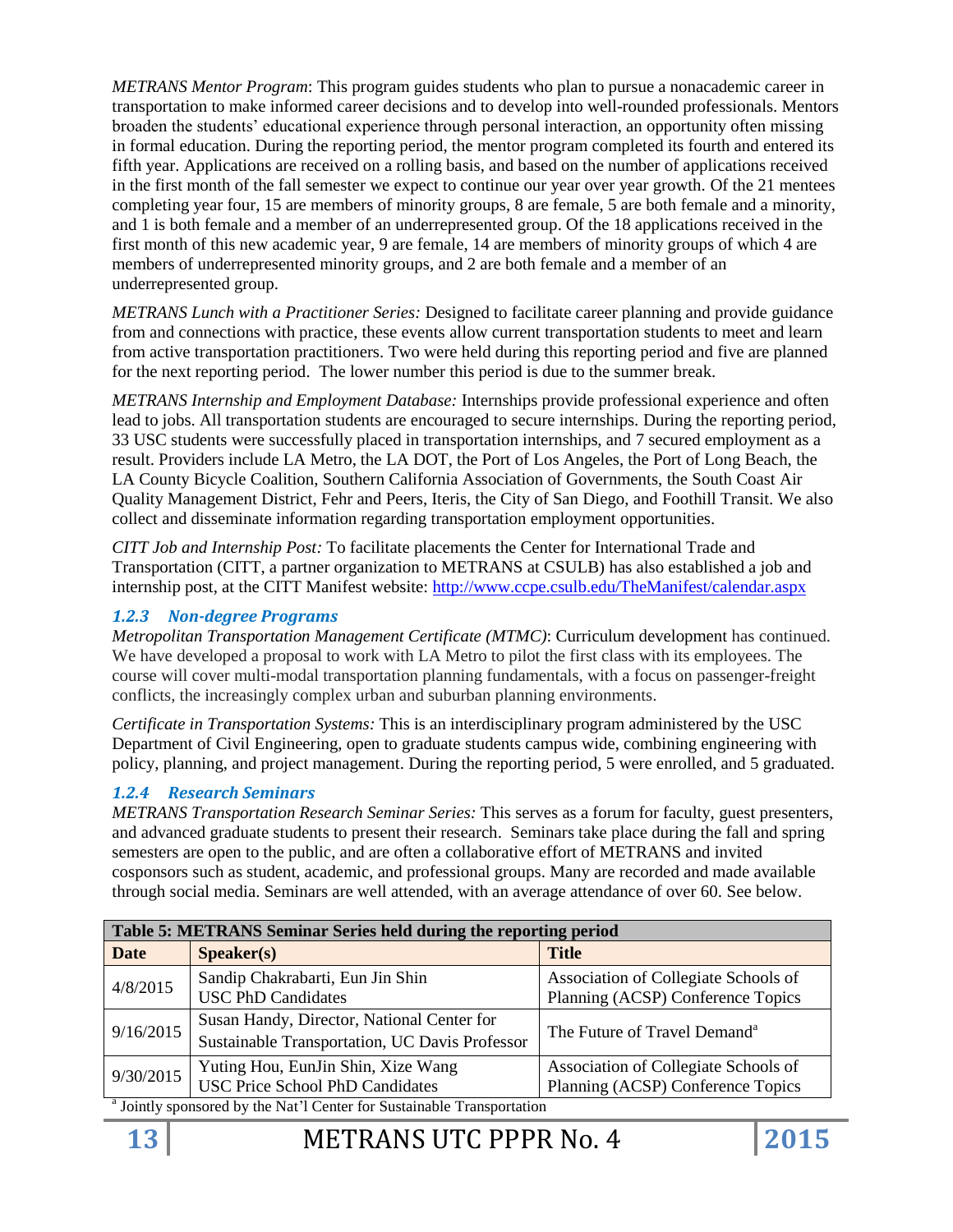### *1.2.5 Educational Enrichment*

METRANS offers support to transportation related student and professional groups at USC, CSULB, and in the community to assist them with strategic planning, event planning and execution, membership recruitment and retention, awards, scholarships, and operations. These groups include the USC McNair/Gateway Scholars program, WTS LA, WTS OC, USC Student Chapter of the Institute for Transportation Engineers (ITE), USC Student Chapter of the American Planning Association (APA), USC Price Sol Global (graduate level students of planning policy), USC Price Women Leading Policy, Planning, and Development (WLPPD), Young Professionals in Transportation (YPT), USC Price Partnership for an Equitable Los Angeles (PELA), USC Price Students of International Public Policy and Management Program (IPPAM), the USC student chapter of the National Society of Black Engineers (NSBE) the USC student chapter of the Society of Women Engineers (SWE), USC Asian Pacific Islander Caucus (APIC), USC Price Latino Student Association (PLSA) and the USC Price Graduate Policy and Administration Community (GPAC). METRANS also provides opportunities for students to experience transportation outside the classroom, such as field trips, resource and guest speaker referrals, and opportunities for publication of their written work and accomplishments on our various media.

*Field Trips and Site Visits*: During the reporting period, students toured an active duty U.S. NAVY Vessel, on Saturday, August 8, 2015. The trip consisted of a full day on the LA Waterfront as they visited a Navy ship, USMC equipment displays, the Tall Ships, and historic Ft. MacArthur vehicles in the Downtown Harbor. As this reporting period is mainly during spring finals, summer, and the first month of fall, there are fewer field trips than in the prior reporting period. Field trips for the remainder of the fall semester include visits to Los Angeles Metropolitan Transportation Authority (LA Metro) and to Foothill Transit.

#### *1.2.6 Attracting New Entrants to Transportation*

*Virtual Transportation Academy*: We are developing courses as part of a Virtual Transportation Academy to provide opportunities for high school students to get college level credit for what could lead to an undergraduate minor degree in transportation in CSULB's College of Engineering. The program starts with an introductory class offered online which facilitates access for qualified senior high school students.

*USC Price Research Fairs:* We regularly present information regarding transportation education, research, careers, employment and internships opportunities, and transportation related resources at research fairs held for students admitted to and considering enrolling at Price. During this reporting period, METRANS faculty, staff and students participated in the Price Merit Scholars Research Fair.

*Career Fairs and Career Nights:* We also host and participate in events designed to match students with potential careers and employers. During this reporting period, METRANS staff and students participated in the Price School Career Fair, and the WTS LA and WTS OC Career Day events.

## *1.2.7 Dissemination*

Dissemination is accomplished through student research assistantships, degree and non-degree courses and certificate programs, information and assistance regarding internships, employment opportunities, and professional development, seminars and educational series, METRANS website, student research opportunities, support and outreach to student groups, research fair presentations, and student engagement in the mentor program and internships. We also use the METRANS Facebook page, LinkedIn account and Twitter account to disseminate information and our podcast series to highlight Center programs. We average over four posts a day on the Facebook page and two tweets per day via Twitter. Between the start of the period and its completion, the number of METRANS Twitter followers increased by 27, from 173 to 200. The METRANS LinkedIn page has 96 members, and much of the information on METRANS related programs is shared via the CSULB CITT LinkedIn site, which currently has 1,111 members.

## *1.2.8 Plans for Next Reporting Period*

To 1) Continue our professional development, student recruitment and support, and educational enrichment programs; 2) Continue develop of the Metropolitan Transportation Management Certificate with LA Metro, 3) Continue the seminar series; 4) continue the Lunch with a Practitioner series, 4) Participate in the Price School Admitted Students Research Fair and the Price School Merit Scholars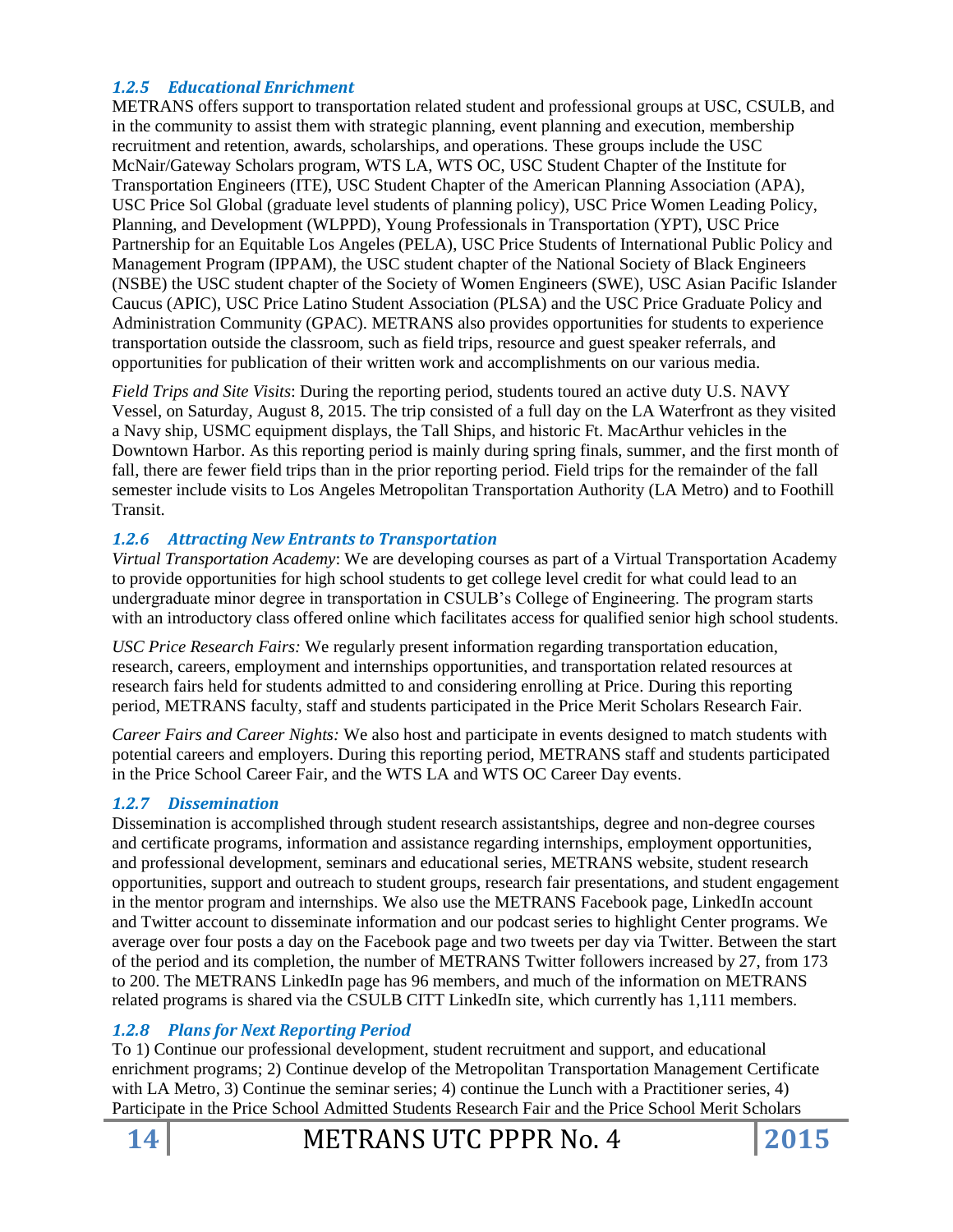Research Fair 5) Complete technology tests of the Remote Desktop Service that will allow us to launch the online platform serving both the VTA and the new CSULB COE undergraduate degree in transportation engineering and 6) Select and sponsor the METRANS 2016 student of the year.

## **1.3 TECHNOLOGY TRANSFER**

The goal of the technology transfer program is to broaden our reach and disseminate research results.

## *1.3.1 Continuation of Signature Events*

*International Urban Freight Conference (I-NUF)*: I-NUF provides a forum for sharing emerging, multidisciplinary research on all aspects of freight in metropolitan areas. During the reporting period, we planned the  $6<sup>th</sup>$  METRANS I-NUF, to be held October 21-23, 2015 at Westin Long Beach. More than 120 presentation abstracts were received for this year's conference. Special sessions and/or committee meetings will be sponsored by the TRB Urban Freight Committee, Intermodal Freight Transport Committee, Young Members Council and by the Freight Committee of the American Society of Civil Engineers (ASCE).

## *1.3.2 Outreach Events*

We held our third Industry Outlook event, "The Future Transportation Professional," on May 20 at USC, a panel discussion of representatives from industry and academia.. Moderated by METRANS Associate Director, O'Brien, the panel discussed the skills that future professionals in the transportation field require to be successful. See [https://www.youtube.com/watch?v=TFPMwHAQ18Q.](https://www.youtube.com/watch?v=TFPMwHAQ18Q) The event was attended by more than 75 people. The next Industry Outlook is planned for early 2016.

*Transportation Optimization Workshop:* In partnership with the USC Epstein Department of Industrial and Systems Engineering, METRANS held a statewide workshop on optimization methods and applications on May 8, 2015. The workshop brought together 10 transportation optimization scholars from throughout California and promoted research collaborations to an audience of 48 people. Four METRANS faculty members gave presentations.

*Working and Living in a Port City Series:* Introducing local decision makers and community residents to maritime port, its position in the global supply chain, and careers available in international trade and transportation, this three-part series is offered twice a year and is taught by industry professionals and a careers advisor. It is supported by industry sponsorships and offered free of charge. During the reporting period, CITT conducted outreach for the next set of workshops, to be held in November 2015.

## *1.3.3 Media and Communications*

*Scholarly Venues*: METRANS is committed to conducting research that both contributes to knowledge and addresses transportation problems. We expect researchers to publish in scholarly journals, and require them to present at scholarly conferences. As part of I-NUF 2015, we are soliciting papers for submission to two special journal issues, one in urban planning and one in logistics.

*The Manifest: An Industry Event Calendar:* The Manifest is an industry-sponsored portal where companies can share information with the broader community on events, internships, and employment opportunities and where we can reach an industry-focused audience via social media. We provide administrative support for the Manifest. See [http://www.ccpe.csulb.edu/TheManifest/calendar.aspx.](http://www.ccpe.csulb.edu/TheManifest/calendar.aspx)

*Research Briefs*: A "Research Brief" that provides a short summary of research results suitable for a nontechnical audience is required. These briefs are widely circulated through both traditional and social media. During the reporting period, two research briefs were produced, "Train Scheduling and Routing under Dynamic Headway Control" (Dessouky) and "Adaptive Truck Priority Signal System" (Ioannou).

*METRANS News*: METRANS News is a tri-annual newsletter that features the research, education and outreach activities of METRANS, published in both print and online. The most recent issue was published in the summer of 2015. Over 500 copies are mailed to university transportation centers and faculty throughout the U.S., to federal, state, and local public agencies, and to the transportation industry. Over 1,700 recipients are emailed the link for each issue that is posted on the METRANS website. It is also posted on the TRB e-newsletter and is also distributed at conferences, events, and meetings.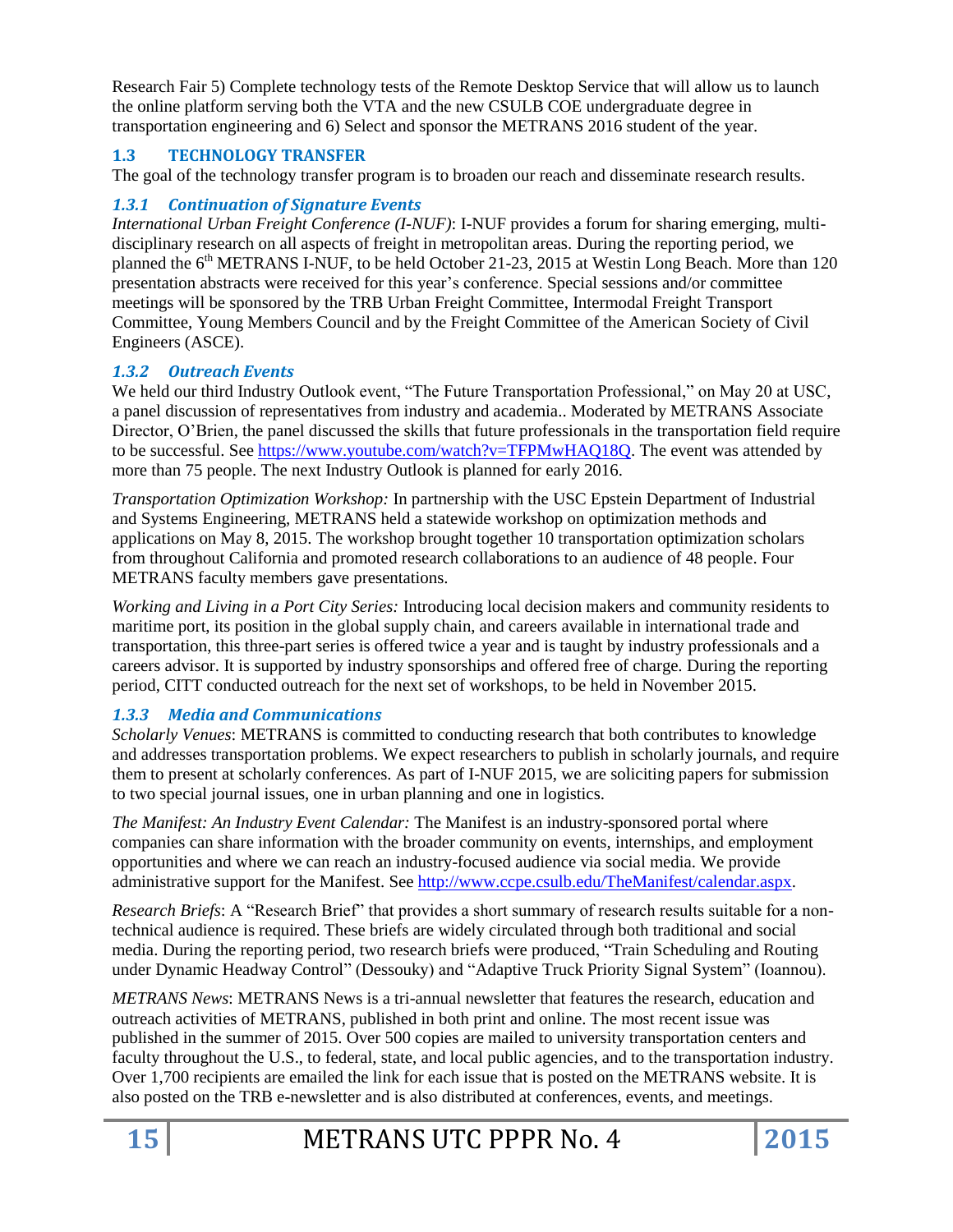*METRANS Website and Social Media*: New content continues to be added to the website, and news articles and opportunities are generated and posted on a weekly basis. The Tier 1 UTC may be accessed at [www.metrans.org/metrans-utc.](http://www.metrans.org/metrans-utc) We are also active on Facebook, Twitter, and LinkedIn.

*METRANSInfo*: This is a queryable database under development. It will include definitions, basic information on urban transportation systems and data. A research assistant will coordinate development.

*ContainerCasts*: These are webcasts focused on topics of interest to the international trade community and feature discussions based on O'Brien's *Long Beach Business Journal* articles. One webcaster was produced and posted during the reporting period. Episodes are available at [www.ccpe.csulb.edu/citt.](http://www.ccpe.csulb.edu/citt)

*YouTube*: METRANS Seminars are available on YouTube. The full METRANS Playlist URL is http://www.youtube.com/results?search\_query=mtrans+transportation+center.

*Trade and Transportation Perspective:* O'Brien writes the Trade and Transportation Perspective monthly column for the *Long Beach Business Journal*, highlighting important issues in goods movement and international trade and featuring CITT activities and research findings. Six articles were produced during this reporting period and can be found at http://www.ccpe.csulb.edu/CITT/IndustryArticles.aspx.

#### *1.3.4 Dissemination*

Dissemination is achieved through the events, media, and communication channels described above.

#### *1.3.5 Plans for Next Reporting Period*

Plans for the next reporting period include the following: 1) Publish completed METRANS research reports and briefs to the website; 2) Coordinate and host INUF; 3) Publish news including bi-monthly updates; 4) Enhance and expand the website; 5) Continue social media programs and grow subscriber database for LinkedIn and followers of Twitter; 6) Offer the series on Working and Living in a Port City and 7) Hold our Fourth Industry Outlook event in early 2016.

## **2. Products**

#### **2.1 PUBLICATIONS**

The Tier 1 projects have not yet resulted in peer reviewed publications. With the year 1 projects approaching completion, some papers are under review, and others are in preparation for submission. In addition, results have been presented at several conferences. See Section 1.1.3.

#### **2.2 WEBSITES**

The website may be accessed at http://www.metrans.org. It is described in section 1.3.3.

#### **2.3 TECHNOLOGIES**

Nothing to report.

#### **2.4 INVENTIONS**

Nothing to report.

#### **2.5 EDUCATIONAL PRODUCTS**

We introduced six new graduate courses during the reporting period.

#### **2.6 OTHER PRODUCTS**

1) Freight landscape database created under project 1-1b and jointly with MF; 2) Podcasts of METRANS seminars; 3) Internship and employment opportunities database; 4) O'Brien Long Beach Business Journal column publications and related podcasts; 5) Podcast of Industry Outlook; 6) METRANS news, and 7) expansion of the Monitoring the Ports database.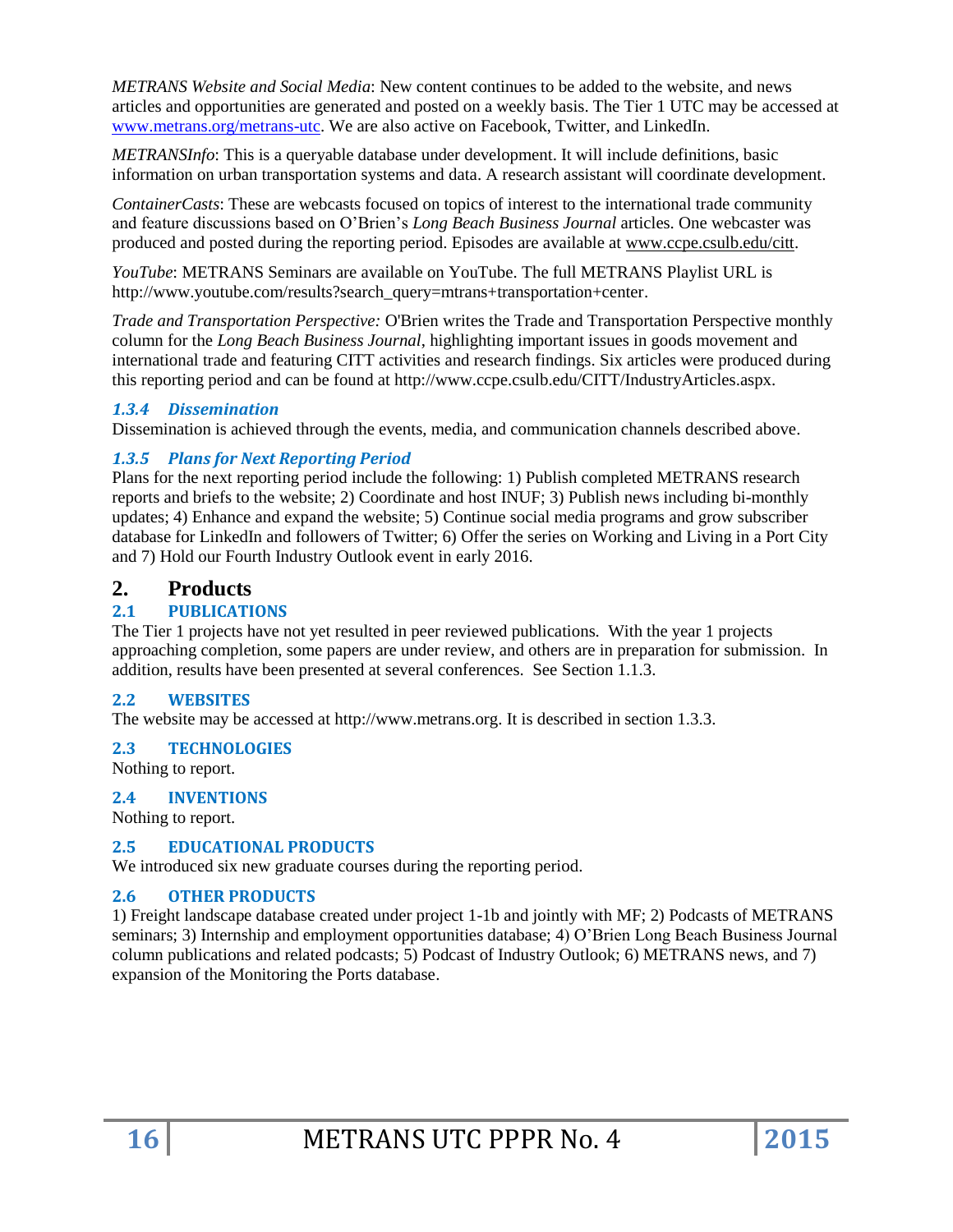# **3. Participants and Collaborating Organizations**

Participants are those organizations that directly contribute to the work of the Center through financial or other support, or that participate directly in the research. Organizations that participate in Center activities, provide advisement, or generally support the center are collaborating organizations.

## **3.1 PARTICIPANTS**

At USC, the Price School of Public Policy and the Viterbi School of Engineering are the main partners. At CSULB, participants are CITT, the School of Engineering, the Department of Economics, and the School of Business. METRANS is a multi-disciplinary research center, and researchers routinely collaborate across department and school boundaries. Caltrans is the major funding partner, providing the entire required match for the Center. Additional financial support is provided by METRANS Associates, and by individual corporate contributions to scholarships and education programs (see table below).

| <b>Table 6: METRANS UTC Partners and Contributions</b> |                 |                                                                                                                                         |
|--------------------------------------------------------|-----------------|-----------------------------------------------------------------------------------------------------------------------------------------|
| <b>Name</b>                                            | <b>Location</b> | <b>Contribution</b>                                                                                                                     |
| <b>APM Terminals</b>                                   | Long Beach      | Associate, financial contribution                                                                                                       |
| <b>CITT</b>                                            | <b>CSULB</b>    | Home of CSULB METRANS, participating faculty, training and<br>professional education programs, students; METRANS offices                |
| Caltrans                                               | Sacramento      | Match fund sponsor, financial contribution of full required<br>match, data sharing, other research funding                              |
| Economics Dept.                                        | <b>CSULB</b>    | Participating faculty, education programs, students                                                                                     |
| Engineering<br>(COE)                                   | <b>CSULB</b>    | Participating faculty, education programs, students                                                                                     |
| <b>ILWU</b>                                            | Los Angeles     | Associate, financial contribution                                                                                                       |
| Majestic Realty                                        | Industry        | Associate, financial contribution                                                                                                       |
| Metro                                                  | Los Angeles     | Associate, financial contribution, internships, research funding                                                                        |
| Port of Long<br>Beach                                  | Long Beach      | Associate, financial contribution, internships, student<br>scholarships                                                                 |
| Port of Los<br>Angeles                                 | Los Angeles     | Associate, financial contribution, internships, student<br>scholarships                                                                 |
| Price School of<br>Public Policy                       | <b>USC</b>      | Home of Center, faculty, education programs, students; financial<br>contribution for administration; indirect cost share; offices, labs |
| <b>SCAG</b>                                            | Los Angeles     | Associate, financial contribution, internships, data sharing                                                                            |
| Viterbi School of<br>Engineering                       | <b>USC</b>      | Participating faculty, education programs, students; indirect cost<br>and tuition cost share, METRANS labs                              |

## **3.2 COLLABORATING ORGANIZATIONS**

METRANS has extensive relationships with other universities, public agencies, and private industry. The METRANS UTC has access to these relationships.

## *3.2.1 Advisory Organizations*

*METRANS Advisory Board*: The board meets annually, and provides overall policy guidance for the Center. It suggests research priorities, identifies funding opportunities, assists in student job placements, and participates in outreach activities. Members are leaders and serve as liaisons to their agencies and industries. They are appointed by the Director with the advice of the Executive Committee. Gold level METRANS Associates are members of the Board; others are appointed to represent the broad constituency of stakeholders. A list of members is available at [http://www.metrans.org/advisory-board.](http://www.metrans.org/advisory-board)

*The Center for International Trade and Transportation (CITT):* CITT is dedicated to delivering education programs, innovative research, and community outreach in the area of goods movement and is the Long Beach home for METRANS. CITT Executive Director, Thomas O'Brien, serves as a METRANS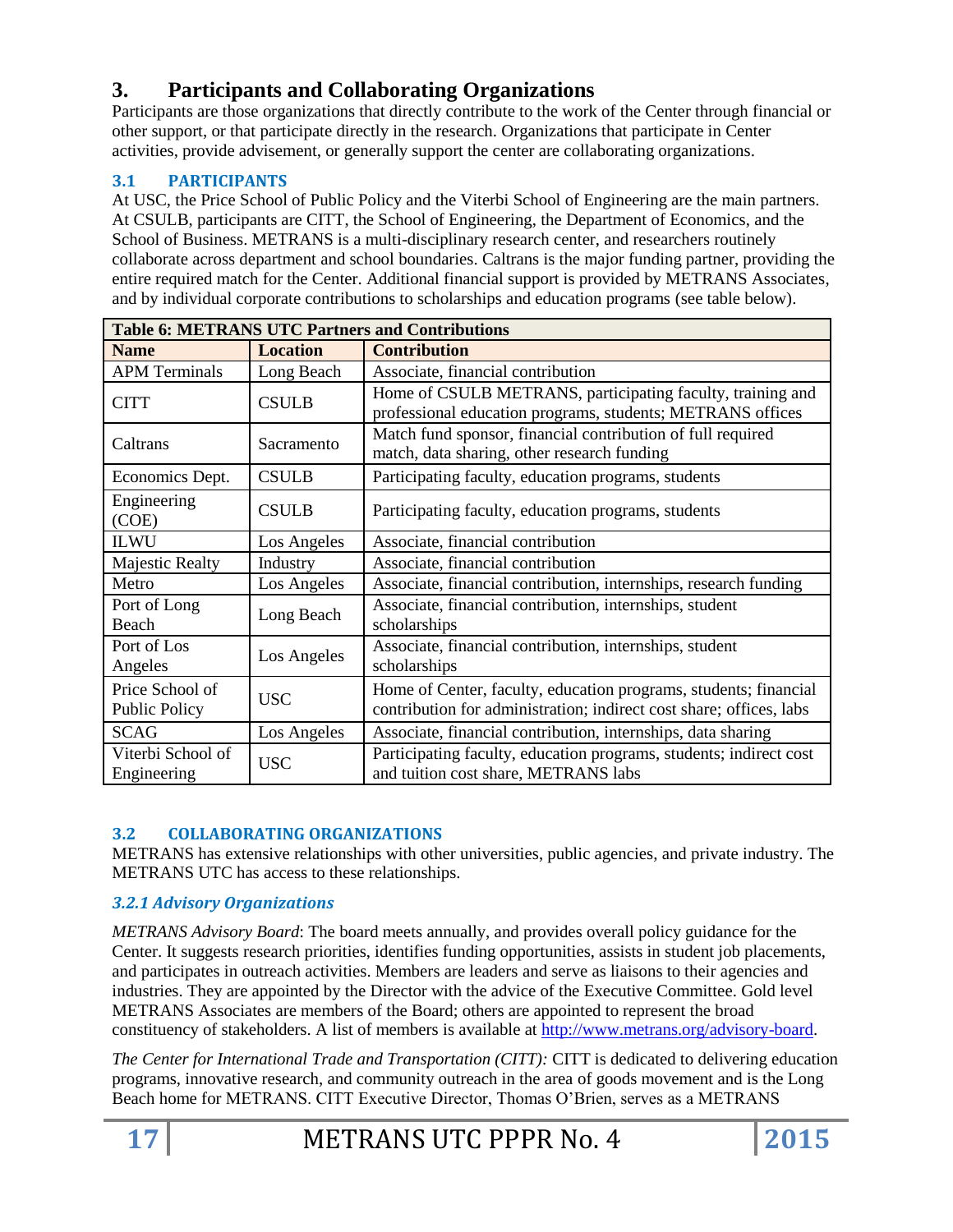Associate Director. The CITT has several noteworthy educational programs which are directly related to the Tier One Center. For example, a *Secondary Education Instructors Course,* a one week short course for teachers at Long Beach Unified School District which was first offered in June 2015 and will be repeated in 2016. CITT has also developed *Principles of Supply Chain Management,* a 36-hour (twoweek) class on Principles of Supply Chain Management that has been offered in partnership with Long Beach City College as part of a Trade Adjustment Act grant from the Dept. of Labor. The class is targeted at potential entry-level supply chain employees who have lost their jobs as a result of economic restructuring, and helps prepare them for a certification recognized by the Council of Supply Chain Management Professionals. Two separate sessions were offered during the reporting period. A third is scheduled for the fall of 2015. CITT is developing an online course based upon the *Principles of SCM* curriculum that can be used as an introduction to the topic for any of CITT's program offerings.

*CITT Policy and Steering Committee:* The CITT Policy and Steering Committee (PSC) consists of representatives from modal transportation sectors, units of government, organized labor, and other individuals in international trade and transportation as well as from academia. The PSC helps direct the outreach activities of CITT, including those sponsored by METRANS. The PSC also serves as the advisory body on the development of the structure and content of the Town Hall Meeting.

*Other Relationships:* We have extensive informal relationships with industry and government. SCAG provides regional planning and transportation modeling data. LA Metro funds a major research project to develop a data archive from real-time transportation system monitoring data and develop applications for planning and system management. Several trade organizations offer scholarships and other assistance, including the Los Angeles Transportation Club (LATC), Harbor Transportation Club (HTC), Harbor Association for Industry and Commerce (HAIC) and Council of Supply Chain Management Professionals (CSMCP). The HAIC and LATC have endowed scholarship funds for GLS students. O'Brien serves as a Board member for both the Southern California Roundtable of the CSCMP and LATC.

## *3.2.2 Relationships with Other Universities*

*Council of University Transportation Centers (CUTC)*: METRANS is a long-time member of CUTC. Center director (Giuliano) is a past president and executive committee member. O'Brien is serving on the executive committee and serves as METRANS lead for the CUTC workforce development efforts.

*MetroFreight (MF) Center of Excellence*: METRANS is the home of the Volvo Research & Educational Foundations (VREF) Center of Excellence on urban freight which seeks to improve the sustainability of goods movement in metropolitan areas around the world. The consortium includes the University Transportation Research Center (Region 2 UTC) in New York, the Institute of Science and Technology for Transport (IFSTTAR) in Paris, and the Korean Transport Institute (KOTI) in Seoul. A total of 9 MF research projects have been completed by the partners and 19 are continuing. We are midway through the 5 year contract with VREF and 10 new projects are being launched during the second half of Year 3, 7 lead by LA and 3 by Paris. Research briefs and final research reports are posted on the MF website. During this reporting period METRANS faculty and VREF partners met and participated in the Korea Logistics Society 2015 Spring Conference: Logistics Innovation Strategy for New Commerce Era, Seoul Korea (May 2015);  $9<sup>th</sup>$  International Conference on City Logistics, Tenerife, Spain (June 2015);  $9<sup>th</sup>$  IACP Conference: Smart Growth and Sustainable Development, Chongqing, China (June 2015); 2<sup>nd</sup> Interdisciplinary Conference on Production, Logistics and Traffic, Dortmund, Germany (July 2015); Asilomar 2015: Transportation and Energy Policy in a Volatile World, Pacific Grove, California (August 2015); SUFS webinar, *Cargo Cycles for Urban Freight: North American Experience,* (August 2015).

A new online graduate course, *Urban Freight and City Logistics*, was taught spring 2015 at CCNY and USC. It is being refined and will be taught again before making the curriculum available to other universities. Jean-Paul Rodrigue of Hofstra University taught a graduate course, *Hinterland Transport and Logistics* at the Chongqing University (China), Joint Institute of Transport and Logistics, (May 2015). O'Brien continues to develop *Urban Freight Best Practices* with MF partners. The MF Urban Freight Curriculum Guide is now available on the website, and the curriculum database has 362 entries.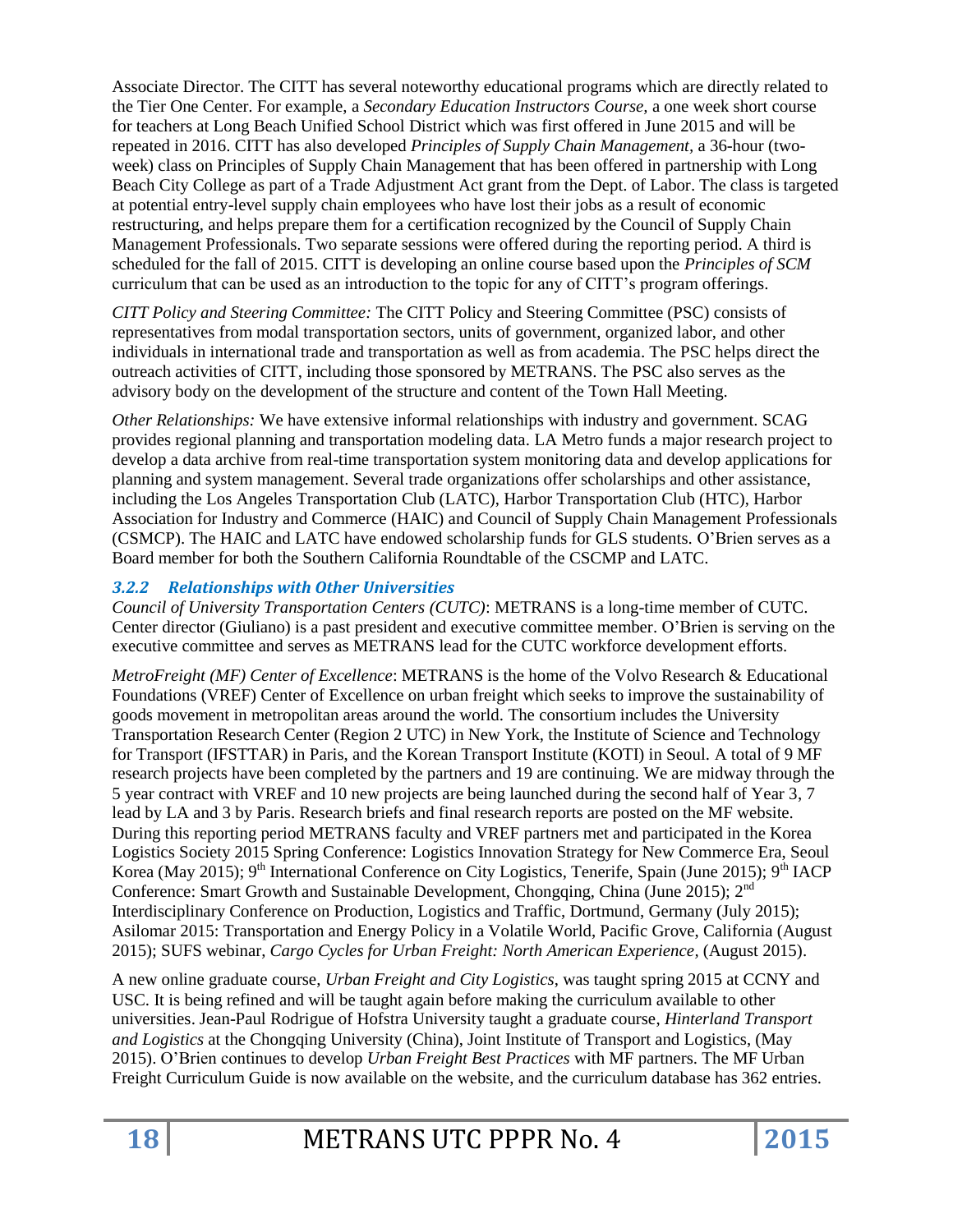*National Center for Sustainable Transportation (NCST)*: METRANS is a partner in the NCST consortium, led by UC Davis, and including UC Riverside, Georgia Tech, and University of Vermont. METRANS' role is sustainable freight transport. All five launch projects have been started: Reducing Truck Emissions and Improving Truck Fuel Economy via ITS Technologies, Petros Ioannou (PI); Routing Strategies for Efficient Deployment of Alternative Fuel Vehicles for Freight Delivery, Maged Dessouky (PI); Impacts of Legislative Mandates on Transportation Workforce Capacity, Thomas O'Brien (PI); Spatial Dynamics of the Logistics Industry and Implications for Freight Flows, Genevieve Giuliano (PI); and Urban Spatial Structure and GHG Emissions, Marlon Boarnet (PI). A second year open solicitation for NCST projects was included in our second Year 2 RFP. See section 1.1.2 for details.

*Southwest Transportation Workforce Center (SWTWC):* METRANS is now home SWTWC, one of five regional centers that form the National Network for the Transportation Workforce. Each is dedicated to providing a more strategic and efficient approach to transportation workforce development. FHWA funded the launch of the five centers to build strategic partnerships and engage regional and national stakeholders to advance the goal to develop a skilled and career-ready transportation workforce. O'Brien serves as Director of SWTWC, which is based in the METRANS CSULB offices and includes the following partner institutions: USC Sol Price School of Public Policy, Texas A & M University Transportation Institute (TTI), ICF International, and the National Occupational Competency Testing Institute. SWTWC facilitates results-driven partnerships with State DOTs, State Departments of Education, industry, and others throughout transportation, education, labor, and workforce communities.

*Other Activities:* With university partners, METRANS submitted several major proposals during this reporting period. We continue to work with a consortium led by U Antwerp on port innovation research.

## **4. Impact**

Impacts tend to be the result of a cumulative body of work, rather than specific projects or programs. The UTC is part of a larger effort of research, education and outreach. We provide a summary below.

## **4.1 DEVELOLPMENT OF THE PRINCIPAL AND OTHER DISCIPLINES**

METRANS is a multi-disciplinary research center that includes engineering, social sciences, urban planning and public policy. Our impact has been on developing interdisciplinary courses and degree programs. At USC, most graduate transportation courses are cross-listed between public policy and engineering. At CSULB, the masters level MS-SCM is an interdisciplinary degree. Employers recognize the value of our graduates' multidisciplinary training, which is reflected in high placement rates of our graduates. Regarding fields of research, METRANS has contributed to development of routing and scheduling methods to improve rail and truck efficiency; development of simulation models for truck and passenger flows; and establishing urban freight as a field of research within urban planning/public policy.

## **4.2 DEVELOPMENT OF HUMAN RESOURCES**

*Student Support*: As referenced in our performance indicators, at USC, METRANS UTC research funds 3 undergraduate students, 7 master's students, and 18 PhD students. Six master's students work on outreach activities. At CSULB, METRANS UTC research funds 6 undergraduate students and 14 master's students. Two master's students and 2 undergraduate students work on METRANSInfo and social media.

We provide financial and administrative support to allow students to participate in transportation related conferences and competitions as mentioned in Sections 1.2 and 1.3.

*Support for Underrepresented Groups:* METRANS is committed to promoting diversity, in particular of underrepresented groups. Of the thirteen student administrative assistants directly supported by METRANS funding, two are members of an underrepresented group and six are female. Of the fourteen student and professional groups supported by METRANS, three are specifically devoted to women, and three are specifically devoted to underrepresented groups.

*Scholarship Opportunities:* METRANS regularly disseminates information regarding opportunities for scholarships to students at both universities as well as the general public via our website, social media,